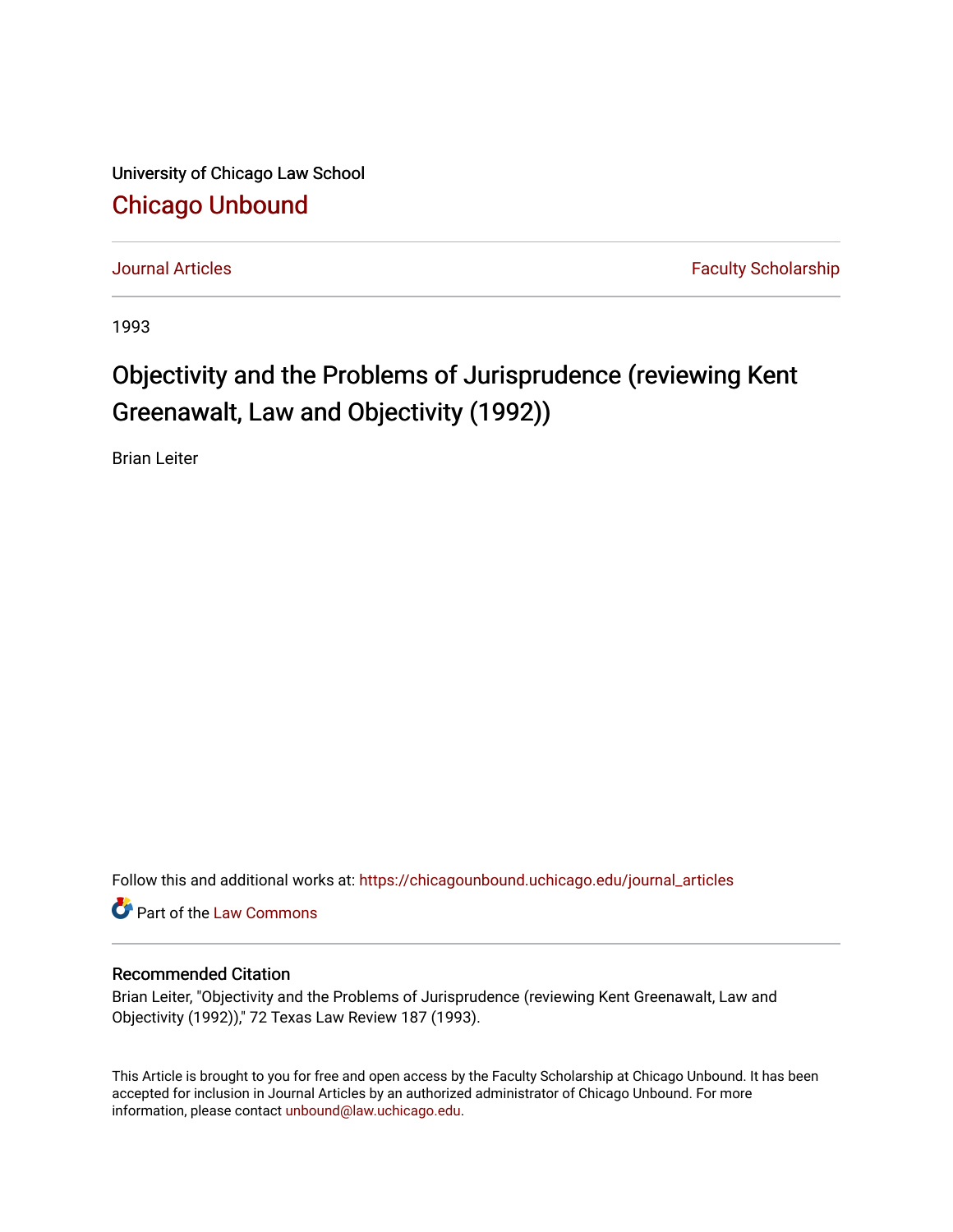# Book Review

## Objectivity and the Problems of Jurisprudence

## LAW AND OBJECTIVITY. By Kent Greenawalt.<sup>†</sup> New York: Oxford University Press, **1992. Pp.** x; **288.** \$45.00.\*

Reviewed by Brian Leiter

#### I. Introduction

Problems about objectivity have been central to philosophy from antiquity to the present. In fact, perhaps no other issue is so distinctive of philosophical inquiry.' In their various guises, problems about the objectivity of the world and our knowledge of it constitute much of the subject matter of traditional and contemporary metaphysics and epistemology.<sup>2</sup> Even writers—like the various deconstructionists and postmodernists<sup>3</sup> who seem to eschew philosophy as traditionally conceived are in fact simply taking certain substantive positions on the objectivity of the world, texts, and knowledge.4

*1. See, e.g.,* CRISPIN WRIGHT, REALISM, **MEANING AND TRUTH 1 (1987) ("If** anything is distinctive of philosophical enquiry, it is the attempt to understand the relation between human thought and the world.").

**t** University Professor, Columbia University School of Law. A.B. **1958,** Swarthmore College; B.Phil. **1960,** Oxford University; LL.B. **1963,** Columbia University.

Hereinafter cited **by** page number only.

**<sup>\*</sup>** Assistant Professor of Law, University of San Diego School of Law. A.B. 1984, Princeton University; **J.D. 1987,** Ph.D. candidate, University of Michigan. For helpful comments or discussion, I thank Larry Alexander, Jack Balkin, Jules Coleman, Dennis Patterson, Peter Railton, and Sheila Sokolowski. I would like to express my deep gratitude to two of these individuals, in particular, for their extraordinary support and encouragement: Patterson, whose skillful advocacy and guidance in August, 1992 set me on "the path of the law" professor; and Coleman, whose tireless efforts, good will, and confidence ensured that I met with success on that path. **I** should also like to acknowledge my debt, intellectual and personal, to Maurice Leiter.

<sup>2.</sup> For a small sampling, see generally PLATO, **THEAETETUS** (Francis M. Cornford trans., **1935); IMMANUEL KANT,** CRITIQUE **OF PURE REASON** (Norman K. Smith trans., **1929); CLARENCE I.** LEWIs, **MIND AND THE** WoRLD-ORDER **(1929); WILFRID SELLARS, SCIENCE, PERCEPTION AND REALITY (1963);** RICHARD RORTY, PHILOSOPHY **AND** THEMIRROR **OF** NATURE **(1979); CRISPIN WRIGHT, TRUTH AND OBJECTIvITY (1992).**

<sup>3.</sup> For examples of deconstructionist and postmodernist thought in the legal literature, see Jack M. Balkin, *Whatls a Postmnodern Constitutionalisrm?,* **90** MICH. L. REv. **1966, 1971-76 (1992),** and Pierre Schlag, *Missing Pieces: A Cognitive Approach to Law,* **67** TEX. L. REv. **1195, 1217-20 (1989).**

<sup>4.</sup> As shall become clear below, these positions are not so much postmodern as pre-Platonic. (I should hasten to add that this relabeling is not meant to constitute any objection to these positions.)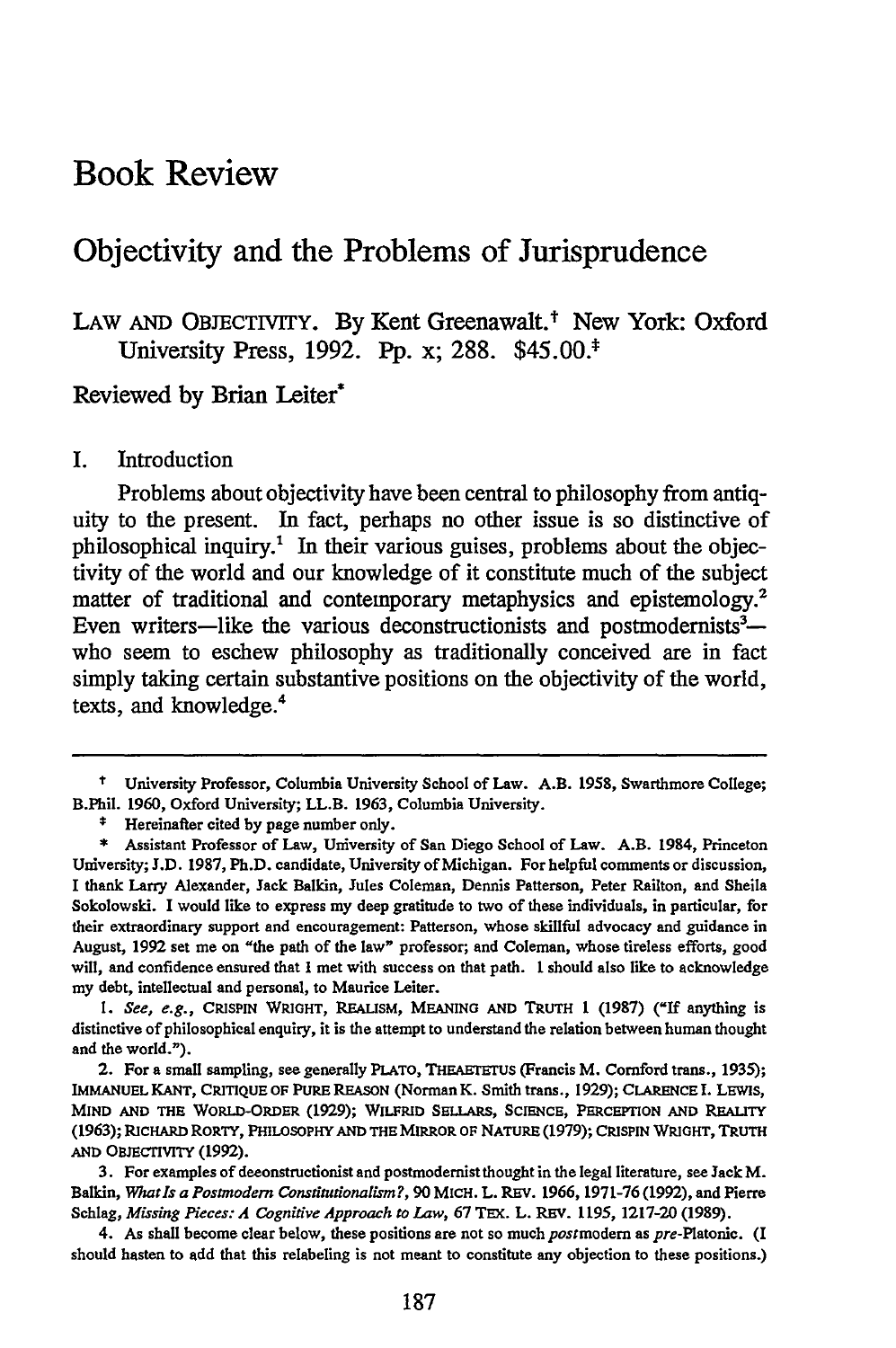In jurisprudence, too, issues of objectivity have been important. Such topics as the determinacy of legal rules and interpretation, the existence of right answers in hard cases, and the extent to which facts about race and gender determine legal understanding all pose questions about the objectivity of law and adjudication. Yet, to date, the philosophical issues relating to objectivity in jurisprudence have rarely been carefully, or even very explicitly, formulated.<sup>5</sup> Work in jurisprudence has been influenced

Writers like Balkin and Schlag seem keen to deny this affinity with the tradition, though they are not very clear about why. Balkin seems to want to associate postmodemism, properly enough, with what I would call "the Heidegger thesis." This is the idea that all propositional knowledge is parasitic upon various sorts of practical competence in the world, and that those sorts of competence are not themselves articulable in cognitive terms *(e.g.,* as tacit propositional knowledge). **Cf.** Balkin, *supra* **note 3,** at **1975-76.** Thus, for example, we *know* that "cutting the lawn" is different from "cutting the cake" or from "cutting your hair" because we *know how* to cut lawns, cut cakes, and cut hair. Hubert Dreyfus's influential interpretation of Heidegger provides the clearest explanation of this thesis. *Compare* **HUBER.T** L. DREYFUS, BEING-IN-THE-WORLD **(1991)** (commenting on Heidegger's *Being and Time) with* MARTIN **HEIDEGGER, BEING AND** TIME **188-95** (John Macquarrie **&** Edward Robinson trans., **1962).** Balkin does not explain, however, how the truth of the Heidegger thesis negates the sense of traditional philosophical questions about objectivity. Both Heidegger and Dreyfus believe (wrongly, **I** think) that it does undermine the sense of such questions; but nothing like their reasons can be found in Balkin. Schlag, **by** contrast, suggests that a commitment to, for example, truth and coherence simply constitutes a "rationalist" framework that is *"incommensurable"* with the framework of postmodernism. Schlag, *supra* note **3,** at **1203, 1212-13.** There is never any explanation, however, of why Schlagian postmodernism is really *incommensurable* with rationalism, rather than simply irrational.

Fortunately, a more accurate account of postmodernism is presented **by** Dennis Patterson. *See* Dennis Patterson, *Postmodernism/Feminism/Law,* **77** CORNELLL. REV. **254,262-79 (1992).** Patterson makes clear the pre-Platonic character of postmodernism when he addresses the modernist worry that postmodernism, **by** attacking objective truth and epistemological foundationalism, yields "abject relativism." Patterson characterizes the postmodernist reply this way: "The fact that we cannot demonstrate how language **'cuts** reality at the joints' does not mean that we cannot come up with better or worse ways of carrying on our practices." *Id.* at **276** (citation omitted). This substitution of questions about "better and worse' for modernist worries about "true and false" is precisely the course recommended in antiquity **by** Protagoras against Socrates, *see* PLATO, *supra* note 2, at **\*167a-'\*167c,** and it also characterized Sophistic thought generally. W.K.C. GUTHRIE, THE SOPHISTS **169-72 (1971);** *see also* **F.C.S.** SCHILLER, PLATO OR PROTAGORAS? **15-18 (1908)** (setting forth the Protagorean view that superior beliefs are "better" but not "truer"); *cf.* MYLES BURNYEAT, THE THEAETETUS OF PLATO **23-27 (1990)** (considering whether Protagoras is actually reshaping the notion of truth itself or merely appealing beyond truth to considerations of what is "better").

Whether characterized as postmodem or Protagorean, this position does not view objectivity as irrelevant. To the contrary, it explicitly denies the existence of objectivity but then attacks the idea that objective truth provides the only criterion for belief and action. Nietzsche also embraces this latter theme-the attack on truth as the only criterion of belief and action. He does not, as so many postmodernists assert, embrace the broader attack on truth, although he does reject a certain conception of the objectivity of truth. Compare the penetrating discussions in MAUDEmARIE CLARK, **NIETZSCHE ON** TRUTH **AND** PHILOSOPHY **(1990),** and Ken Gemes, *Nietzsche's Critique of Truth,* **52** PHIL. **&** PHENOM. REs. 47 **(1992),** with Brian Leiter, *Perspectivism in Nietzsche's Genealogy of Morals, in* **NIETZSCHE, GENEALOGY,** MORALITY (Richard Schacht ed., forthcoming 1994).

*<sup>5.</sup> See, e.g.,* Joseph W. Singer, *The Player and the Cards: Nihilism and Legal Theory,* 94 YALE **L.J. 1, 25-39** (1984) (rejecting the view that morality, legal rules, and political institutions can be judged and legitimated **by** objective standards).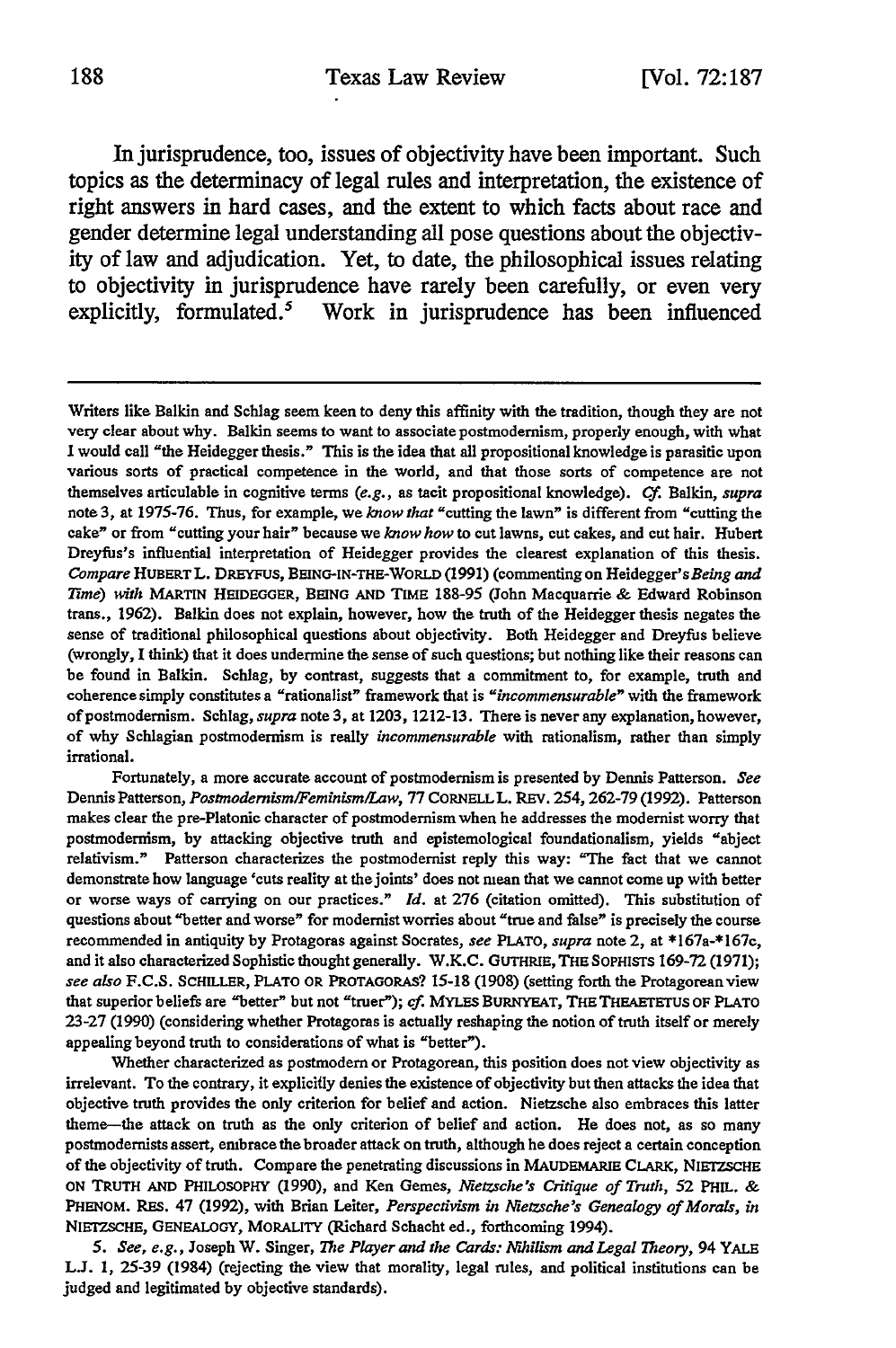primarily by developments in Anglo-American<sup>6</sup> and Continental<sup>7</sup> moral and political philosophy; work in metaphysics and epistemology has played only a minor, and generally superficial, role.'

Like much jurisprudential work, Kent Greenawalt's interesting new study, *Law and Objectivity,* approaches its topic not from the standpoint of metaphysics or epistemology, but from a rough, intuitive sense of what problems fall under the "broad rubric"<sup>9</sup> of objectivity. Thus, for example, he devotes major sections of the book to discussing the determinacy of law and language<sup>10</sup> and the existence of correct answers in hard cases.<sup>11</sup> In each case, Greenawalt's remarks add clarity and depth to our understanding of these issues. All students of these topics will want to read what he has to say. At the same time, it is something of a surprise that in a book titled *Law and Objectivity* there is nowhere to be found a systematic discussion of what exactly objectivity is, what problems of objectivity are about, or what general philosophical positions regarding objectivity are available to the jurisprude. Throughout the book, one feels the absence of the philosophical threads-metaphysical and epistemological-needed to weave Greenawalt's disparate discussions into a systematic work about law and objectivity.

I begin by identifying some of these missing philosophical threads in the hope that they will both illuminate aspects of Greenawalt's discussion and contribute to the discussion of objectivity in jurisprudence generally. After exploring some of the philosophical issues in Part II, I return to Greenawalt's text in Part III to see what light the philosophical treatment of objectivity can throw on problems of objectivity in law.

II. Philosophy and Objectivity

#### *A. Metaphysical and Epistemological Objectivity*

There are two distinct sets of philosophical problems about objectivity: metaphysical and epistemological. Questions about metaphysical objectivity concern the extent to which the existence and character of particular

**<sup>6.</sup> See,** e.g., **JOHN RAWLs, A THEORY OF JUSTICE (1971);** ROBERT NOZICK, ANARCHY, **STATE AND UTOPIA** (1974).

*<sup>7.</sup>* **See, e.g., HEGEL'S PHILOSOPHY OF RIGHT** (T.M. Knox trans., Oxford Univ. Press **1967); KARL** MARX **& FRIEDRICH ENGELS, THE GERMAN IDEOLOGY (R. Pascal ed. &** trans., 1947); **JURGEN HABERMAS, LEGITIMATION CRisIs (Thomas McCarthy trans., 1975).**

*<sup>8.</sup>* But **see** Michael **S.** Moore, *A Natural Law Theory ofInterpretation, 58* **S. CAL.** L. REv. **277, 397** (1985) (drawing on recent Anglo-Americanwork on metaphysical realism, the causal theory of reference, and coherentist epistemology to defend a modem version of natural law theory); ANDREI MARMOR, INTERPRETATION **AND LEGAL THEORY (1992).**

**<sup>9.</sup> P.** vii.

**<sup>10.</sup> Pp. 11-89.**

**<sup>11.</sup> Pp.** 207-31.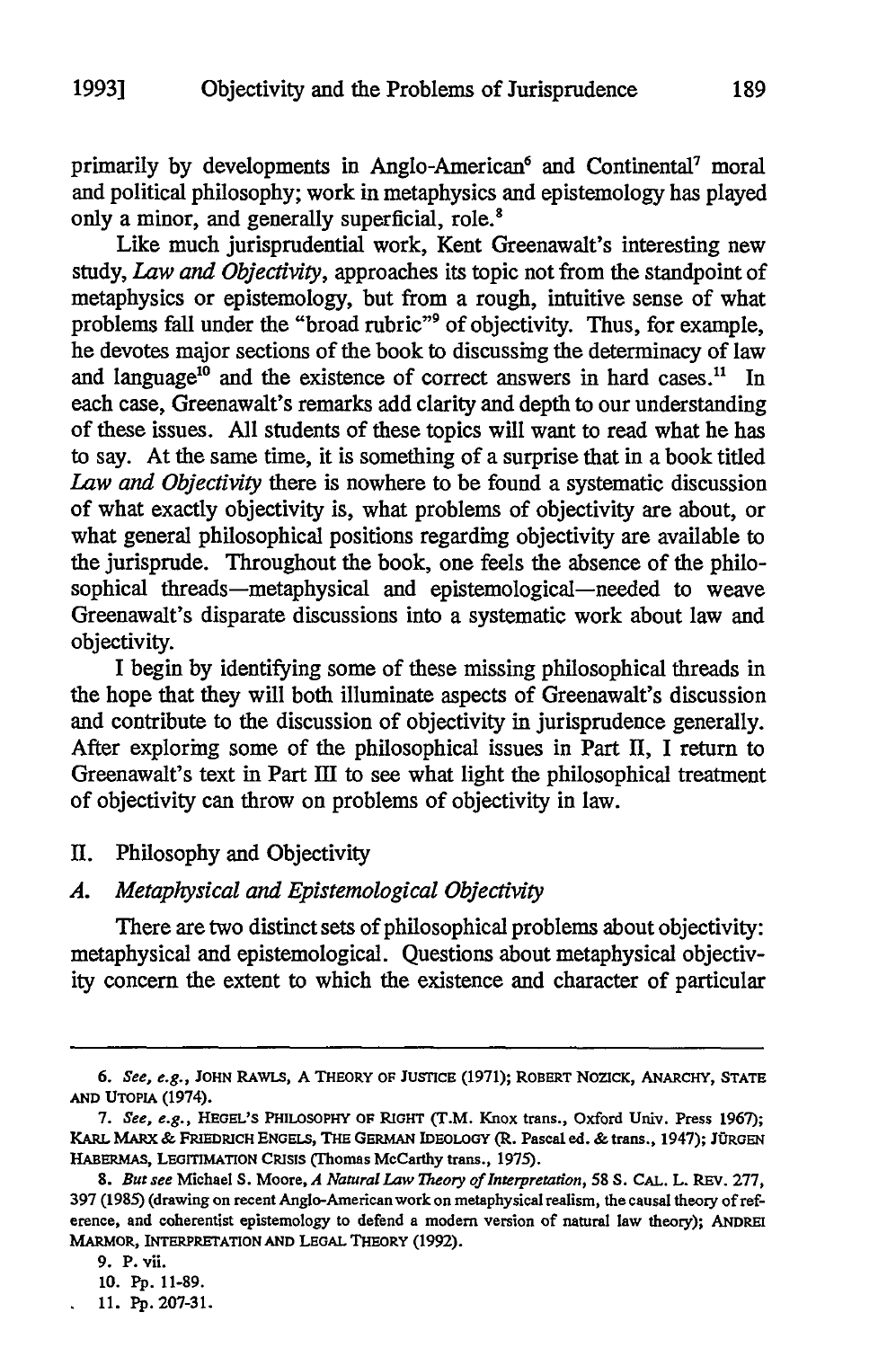entities (such as physical objects, moral facts, semantic facts, right answers in hard cases, or unobservable theoretical entities) depend on the states of mind of persons (that is, on their beliefs, evidence, theories, dispositions, or responses). By contrast, questions about epistemological objectivity concern the extent to which persons can have epistemic or cognitive access to objective entities.

Thus, questions of metaphysical objectivity concern "what there is" and to what extent "what there is" is a function of what we take there to be. Questions of epistemological objectivity, by contrast, concern what we are capable of *knowing* about what there is. Notice, however, that for there to be any question about epistemological objectivity with respect to some class of entities (such as physical objects), the entities in question must be metaphysically "objective"—that is, their existence and character must *not* depend in some sense on the states of mind of persons. Problems about epistemological objectivity always concern how elements of our subjectivity<sup>12</sup> intercede between us and the "objective" items in the world. If there are no objective items in the world, there can be no worry about epistemological objectivity.

Problems of metaphysical and epistemological objectivity crop up frequently in jurisprudence, although they generally are not explicitly formulated as such. $13$  For example, questions about criteria for legal validity, the determinacy of law, and the existence of right answers in hard cases present issues of metaphysical objectivity. Similarly, worries about the influence of gender and race on knowledge (in and out of law), methods of justification in law, and the capacity to ascertain determinate or right answers in legal disputes present issues of epistemological objectivity. In this Review, I concentrate on problems of metaphysical objectivity, because these are most central to one of Greenawalt's recurring concerns, the determinacy of law.

## *B. Metaphysical Objectivity: The Philosophical Issues*

Recall that questions of metaphysical objectivity concern the extent to which the existence and character of particular entities depend on the states of mind of persons. The central notion in this characterization of meta-

<sup>12.</sup> Subjectivity encompasses feelings, theoretical preconceptions, ideological biases, and such psychosocial characteristics as class, race, and gender.

**<sup>13.</sup>** Indeed, positivists, natural lawyers, Crits, feminists, and postmodernists are distinguished in large part precisely **by** the stands they take on issues of metaphysical and epistemological objectivity. *See generally* Jules L. Coleman **&** Brian Leiter, *Determinacy, Objectivity and Authority,* 142 **U.** PA. L. REV. (forthcoming Dec. 1993). In that essay, we also broach explicitly the distinction between semantics and metaphysics. In this Review, I ignore semantics as a separate domain, though the discussion of metaphysical objectivity will have obvious applicability to questions about the objectivity of facts about meaning.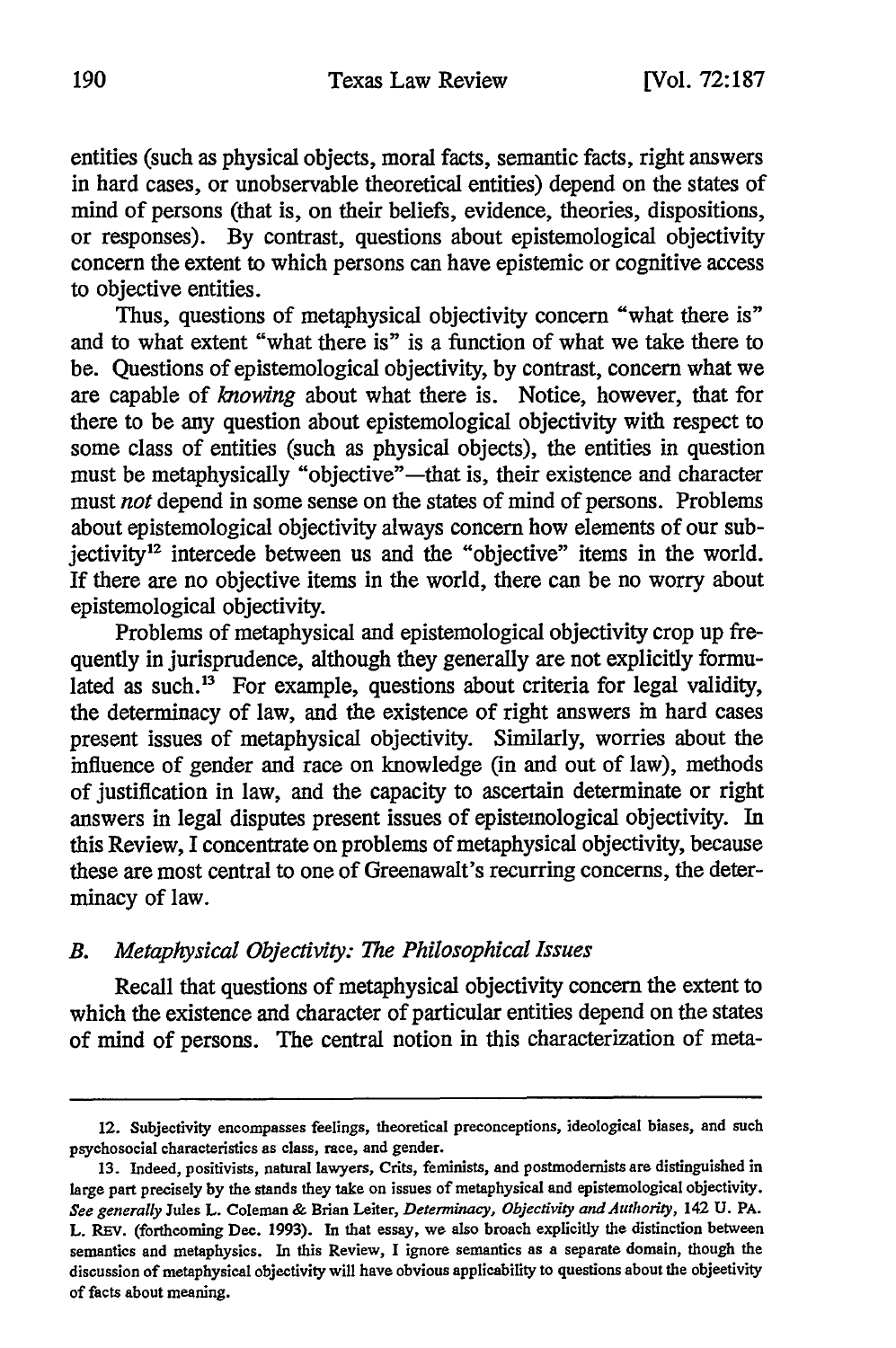physical objectivity is clearly that of "dependence."14 The existence and character of some entity might *depend* on the states of mind of persons in three senses:

(1) *Causally.* States of mind may *cause* the entity to exist or to have a certain character. For example, the existence of a certain sort of shoe depends on a cobbler having certain beliefs and desires, specifically, a desire to make this kind of shoe and true beliefs about what needs to be done to make it.

(2) *Constitutionally.* States of mind may *constitute* the existence and character of the entity. For example, facts about my emotional state depend on facts about my state of mind.

(3) *Epistemically.* The existence and character of the entity may depend on what we *believe* or would *be justified* in believing about it. For example, according to some versions of scientific antirealism, facts about unobservable theoretical entities depend on what our best scientific theories say about those entities.<sup>15</sup>

For purposes of objectivity, it clearly is not causal dependence that is at issue: Shoes can be objective even though they depend causally on the states of mind of cobblers. In general, we are concerned with the degree of *constitutional* or *epistemic* dependence-that is, with whether certain facts are simply facts about our mind or are simply a function of what we believe, or have reason to believe, about them. Neither constitutional nor epistemic dependence, however, will suffice to characterize questions about metaphysical objectivity in all cases. For example, psychological facts can be "objective," in the sense of being *epistemically* independent of states of mind, even though they are *constitutionally* dependent on facts about states of mind. That is, facts about my psychology (that I am paranoid, for example) may not depend on what I or others are *justified* in believing about my psychological state.<sup>16</sup> Indeed, in the majority of cases where we are

<sup>14.</sup> For two useful discussions of dependence, see Elliott Sober, *Realism and Independence,* 16 *NO0S* **369** (1982), and Bruce W. Brower, *Dispositional Ethical Realism,* **103** ETHICS 221, 238-46 **(1993).** *Cf.* **DAVID 0.** BRINK, MORAL **REALISM AND THE FOUNDATIONS OF ETHICS 15-16** (1989) (noting that realists usually agree with "the metaphysical claims that there are facts of a certain kind which are independent of our evidence for them"); Crispin Wright, *Realism, Antirealism, Irrealism, Quasi-Realism,* 12 MIDwEST **STUD.** PHIL. 25, **27** (1988) (stating that in the realist view, the truth of a statement does not need a connection to the availability of any supportinggrounds to be believed true).

<sup>15.</sup> *See* Brower, *supra* note 14, at 238-46.

<sup>16.</sup> This characterization of objectivity only works with the supposition that mental content is "narrow" rather than "wide"-that is, that the individuation of psychological states does not depend on matters external to the individual. *See, e.g.,* JERRY **A.** FODOR, PSYCHOSEMANTICS 27-53 (1987) (defending narrow content); Tyler Burge, *Individuation and Causation in Psychology,* 70 **PAC.** PHIL. Q. **303** (1989) (critiquing Fodor); Tyler Burge, *Individualism and the Mental,* 4 **MIDWEST STUD.** PHIL. **73** (1979) (defending wide content). Defining mental content as "narrow" or "wide" is a technical difficulty for the characterization of objectivity, one that need not concern lawyers.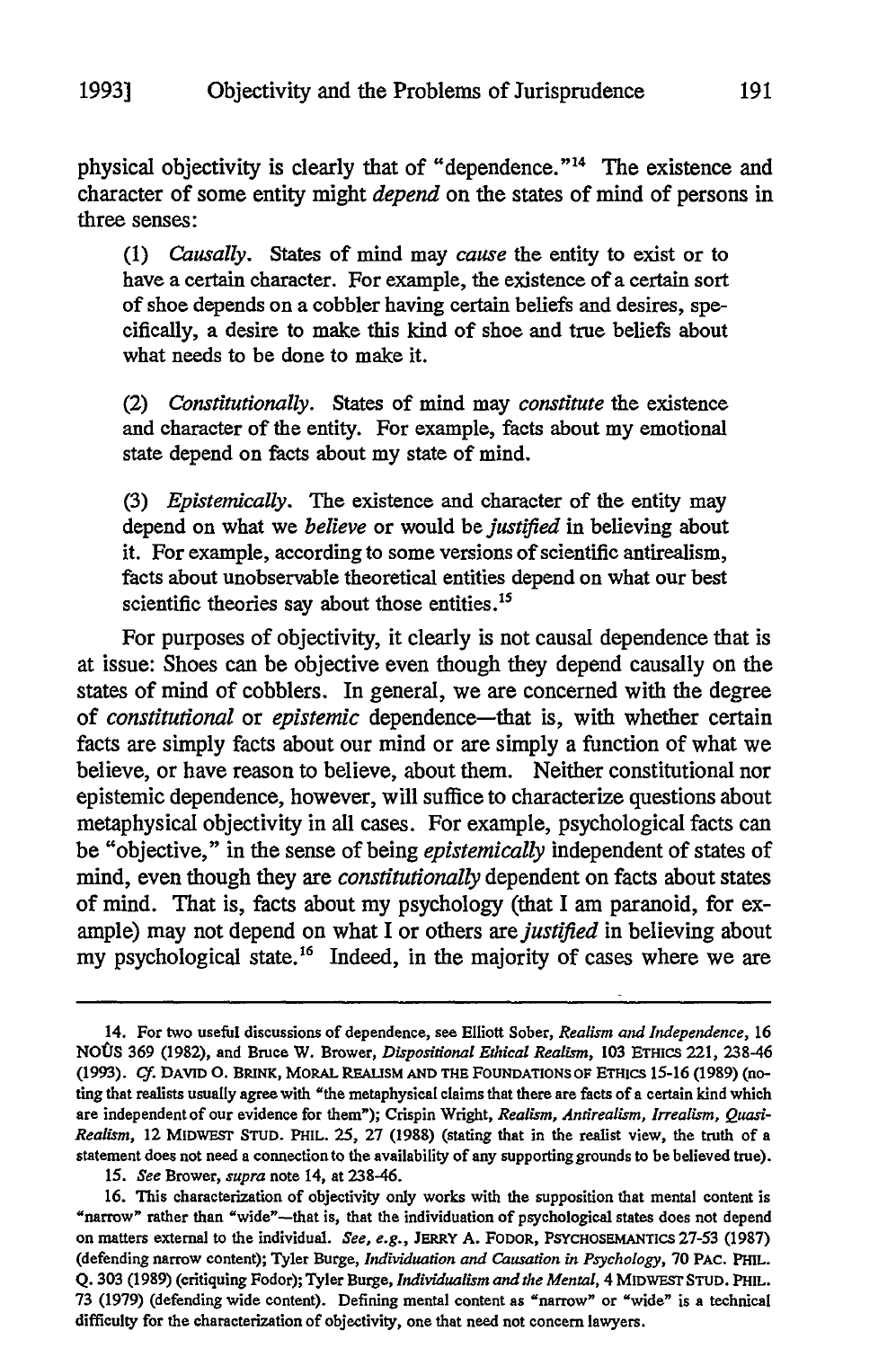worried about objectivity, it is the degree of *epistemic* independence that is at issue.

A large philosophical debate might be had here about how best to characterize objectivity and the relevant notion of "independence," $17$  but it is almost certainly not a debate that matters for lawyers. We can simply speak loosely and say that a metaphysical question about the objectivity of some thing or property (such as a chair or the morality or legality of an act) is typically a question about whether the existence and character of that thing or property depends, epistemically, on our beliefs about it or our evidence for it.

What sort of views, then, about questions of metaphysical objectivity are possible? We can distinguish four possible positions, important both historically and at present, that may even exhaust the field. One view rejects metaphysical objectivity outright, while the other three recognize varying degrees. We can characterize such views as follows: Take any judgment like "This contract is unenforceable for lack of consideration," "There is a table in front of me," or "Bell-bottoms are unfashionable."

For any such judgment, we can ask about the relation between what "seems right" $18$  with respect to the truth of the judgment and what "is right." For example, we can conceive that while it might *seem right* that there is a table in front of me, it might not *be right* that there really is a table there-the table might have been an optical illusion. In the table case, what seems right can diverge from what is right.

Perhaps all philosophically important positions regarding objectivity can be characterized in terms of the relation they posit between what *seems* right and what *is* right, as follows:

(1) According to "subjectivism," what seems right to the *judger* determines what is right.

(2) According to "minimal objectivism," what seems right to the *community* determines what is right.

(3) According to "modest objectivism," what seems right *under appropriate or ideal conditions* determines what is right.

(4) According to "strong objectivism," what seems right *never* determines what is right.

At the extremes we have the two classic philosophical positions of antiquity, Protagoreanism (subjectivism)<sup>19</sup> and Platonism (strong objectiv-

**<sup>17.</sup>** For a sampling, see *supra* note 14.

**<sup>18. &</sup>quot;Seems right" should be read broadly to encompass judgments, dispositions to respond in certain ways, and the like. So, too, "judgers" should be read as encompassing both the makers of judgments and those who have responses, perceptions, or wants.**

**<sup>19.</sup> PLATO,** *supra* **note 2, at** \*152a, **\*166a-\*168b. Note that subjectivism as defined in the text will render as necessarily subjective all incorrigible reports of subjective experience, thus endangering the objectivity of many psychological predicates-an unwelcome result! As with the discussion of**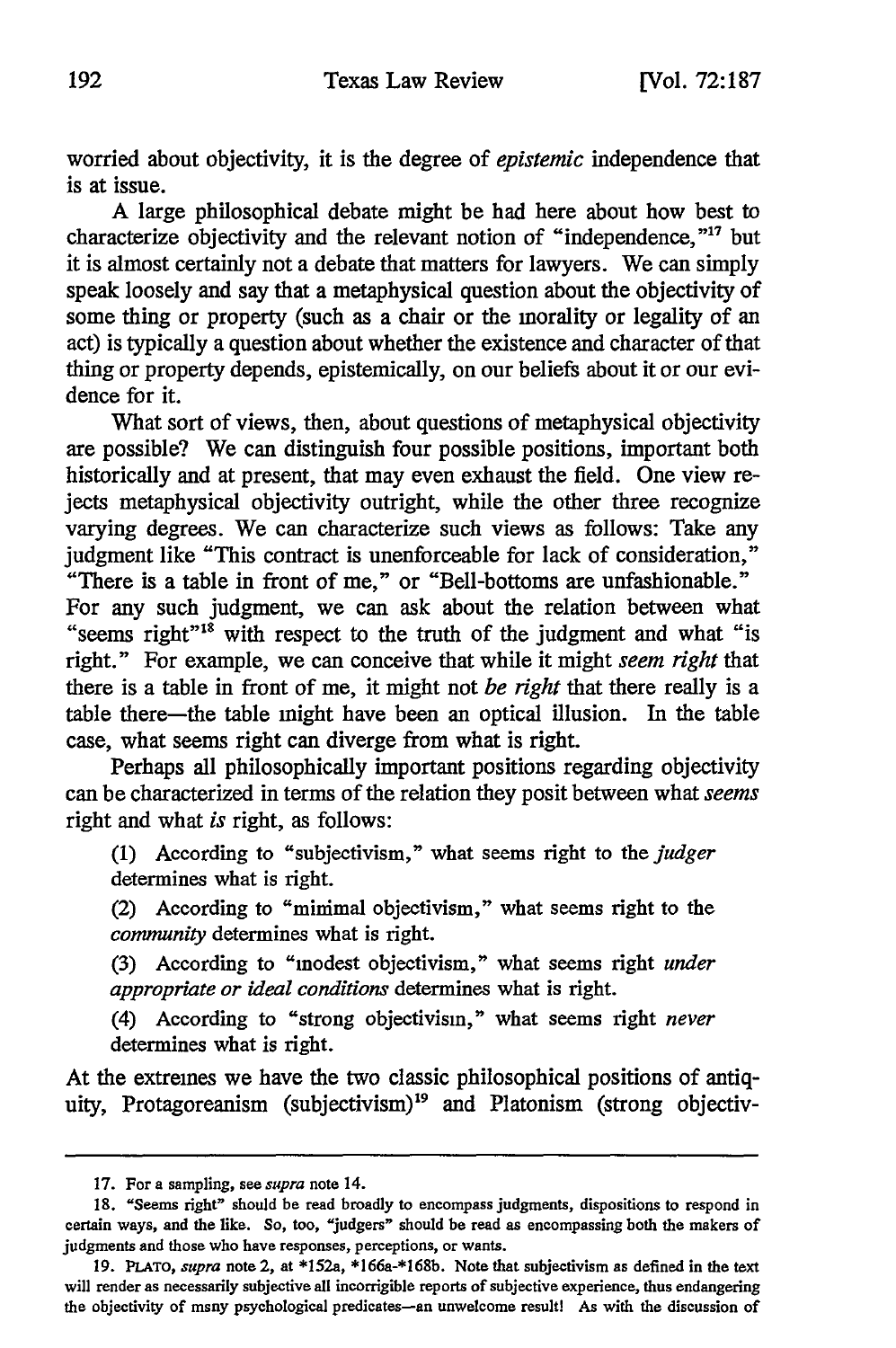$\sinh^2$ . The Protagorean position denies the objectivity of the world and everything in it: Whatever each individual takes to be the case *is* the case, and thus the existence and character of any particular thing depends on whatever it is the individual believes about it.<sup>21</sup> By contrast, the Platonist affirms the complete and absolute objectivity of the world and its contents: What really is the case about the world is never fixed by what persons believe or have evidence for believing.<sup>22</sup> Mistake on a global scale, even under ideal epistemic conditions, is a possibility for the Platonist.

Between Platonism/strong objectivism and Protagoreanism/subjectivism are two other positions that capture recognizable notions of objectivity. According to minimal objectivism, whatever the community takes to be the case is the case. This position is a form of objectivism, in the sense that what is the case does not depend simply on what seems right to the individual. It is, however, a *minimal* conception of objectivity: At a minimum, talk about objectivity requires that subjectivism be false, that is, that we at least abstract away from dependence upon the single individual. The notion of objectivity that results is, admittedly, a very weak one, but it has its applications. For example, some interpretations of Wittgenstein's remarks on rule-following seem to suggest that the only objectivity that rules can have is minimal objectivity.<sup>23</sup>

We abstract even further from elements of subjectivity when we say that an entity is modestly objective. According to modest objectivism, the existence and character of the entity is determined not by the beliefs (responses, dispositions, and so forth) of an individual or community, but by what "judgers" would believe under certain *idealized* conditions. Thus, everyone on the planet can be wrong in his or her beliefs about a modestly objective entity; the beliefs of everyone under ideal epistemic conditions, however, cannot be wrong.<sup>24</sup>

<sup>&</sup>quot;independence," it turns out that there is no fool-proof characterization of the relevant concepts that works in all domains. The typology will, I venture, prove fruitful in many domains, however, including the legal.

<sup>20.</sup> *See* **PLATO,** PHAEDO \*74a-\*75b(R. Hackforthtrans., **1955);** PLATO, **SYMPOSIUM** \*21 la-\*21 **lb** (John A. Brentlinger ed. **&** Suzy **Q.** Groden trans., **1970);** PLATO, THE **REPUBLIC** \*475-\*480, \*508d-e (Paul Shorey trans., 1956). Properly speaking, strong objectivism is only one characteristic of Platonism, which also involves characteristic commitments about the nature of objective entities and the mechanisms **by** which we come to know of them. While strong objectivism has been a recurring view in philosophy, the full baggage of Plato's view has not.

<sup>21.</sup> *See* SCHILLER, *supra* note 4, at **17.**

<sup>22.</sup> *See, e.g.,* PLATO, **SYMPOSIUM,** *supra* note 20, at \*21 **lb.**

*<sup>23.</sup> See* Jos6 L. Zalabardo, *Rules, Communities and Judgments,* **CRdTicA: REViSTA HISPANOAMERICANA Dr** FILOsOFIA, Dec. 1989, at **33,** 45; *see also* **SAUL** A. KRIPKE, **WrrrENsrEIN ON RULES AND** PRIVATE **LANGUAGE** (1982); **CRISPIN** WRIGHT, **WITTGaENSTEIN ON THE FOUNDATIONS OF MATHEMATICS** (1980).

<sup>24.</sup> Modest objectivism has been appealing to many philosophers' discontent with Platonism. *See, e.g.,* **HILARY PUTNAM,** REASON, **TRUTH AND HISTORY** 49-50 (1981).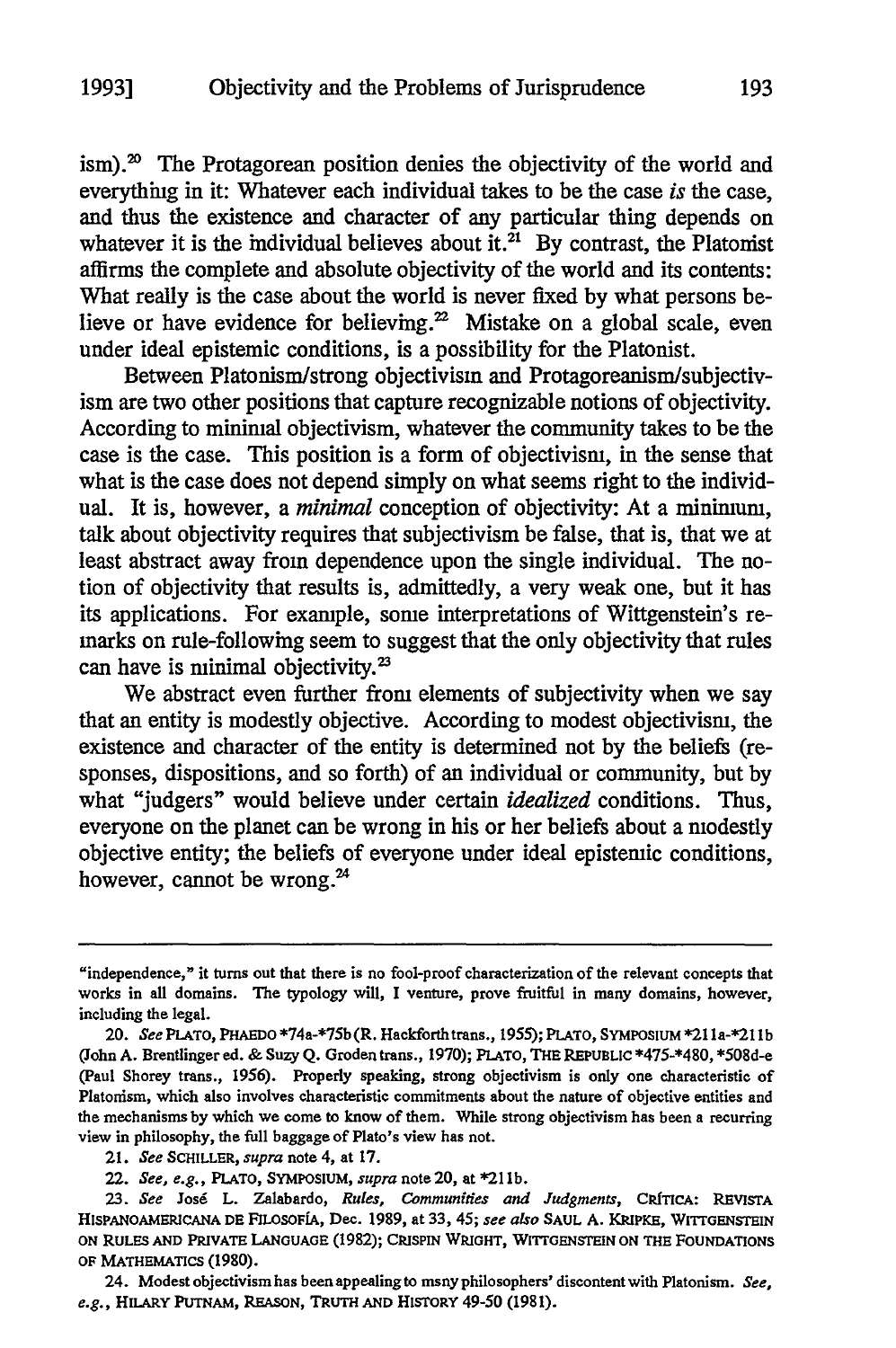To certain ways of thinking, Platonism is what objectivity demands, and anything short of it represents the absence of objectivity. In fact, all three positions short of strong objectivism honor, to varying degrees, the Protagorean doctrine that "[m]an is the measure of all things."<sup>25</sup> Thus, for the subjectivist (the *pure* Protagorean), each individual person is the measure of what there is; for the minimal objectivist, the community of persons determines what there is; and for the modest objectivist, persons under ideal epistemic conditions determine what there is.<sup>26</sup> At the same time, talk of "objectivity" is not misplaced in the two cases that fall short of strong objectivism, and it had best not be if the legions of critics of Platonism are right when they argue that its ideal of objectivity is unintelligible or unrealizable.<sup>27</sup>

Indeed, different conceptions of objectivity seem intuitively appropriate in different domains. Thus, for example, most of us are inclined to regard the property of "tastiness" as completely subjective: If chocolate ice cream seems tasty to me then it actually *is* tasty. In the case of tastiness, what *seems* right determines what *is* right, and hence we typically speak of taste as subjective. We would think it strange to say that even though chocolate ice cream seems tasty, it really is not.

**26.** The typology developed in this Review does not capture one recent conception of objectivity associated with British philosophers like John McDowell and David Wiggins. *See, e.g.,* John McDowell, *Anti-Realism and the Epistemology of Understanding, in* MEANING **AND** UNDERSTANDING *225* (Herman Parrett & Jacques Bouveresse eds., 1981); **DAVID** WIGGINS, *A Sensible Subjectivism?* and *Truth, and Truth as Predicated of Moral Judgments, in* **NEEDS,** VALUES **TRUTH (1987);** John McDowell, Projection and Truth in Ethics, The Lindley Lecture at The University of Kansas (Oct. 21, 1987). These writers view the necessary dependence of certain "anthropocentric" properties *(e.g.,* evaluative and semantic properties) on human sensibilities and responses as no threat to their objectivity, as long as within the human practices in which we make judgments about these properties we can nurture a sufficiently rich practice of giving reasons for and against such judgments. *See* **WIGGINS,** *supra,* at 95. In a paper composed prior to (but published after) this Review, I characterized this type of view as, again, involving a certain type of "modest" objectivity. *See* Leiter, *supra* note 4. That characterization plainly does not work here on the proposed definition of modest objectivism. In any event, because I do not find this approach to objectivity very promising or clear, I ignore it in the discussion in the text. For a powerful critique of the McDowell-Wiggins view, see Stephen Darwall et al., *Toward* Fin de siecle *Ethics: Some Trends,* 101 PHIL. REV. 115, 152-65 (1992).

**27.** Thus, Susan Hurley writes:

S.L. HURLEY, NATURAL **REASONS:** PERSONALITY **AND** POLITY 14-15 (1989).

**<sup>25.</sup> PLATO,** *supra* note 2, at \*152a. At different points in Plato's *Theaetetus,* the positions I am calling subjectivism and minimal objectivism both are attributed to Protagoras. *See id.* (discussing subjectivism); *id.* at \*167c, \*168b (discussing minimal objectivism). Similarly, Mark Johnston construes a type of modest objectivism as Protagorean. *See* Mark Johnston, *Objectivity Refigured: Pragmatism Without Verificationism, in* REALITY, **REPRESENTATION AND** PROJECTION (John Haldane & Crispin Wright eds., 1993).

Of all the possible objectivist positions available in the logical space left by the denial of subjectivism, Platonism is one of the least tempting. Hardly anyoneholds it, there is little point in arguing against it, and there is not very much to say about it. Any subjectivists who take it to be their most serious opposition are wasting their time on a straw man, and underestimating the strength of their objectivist opposition.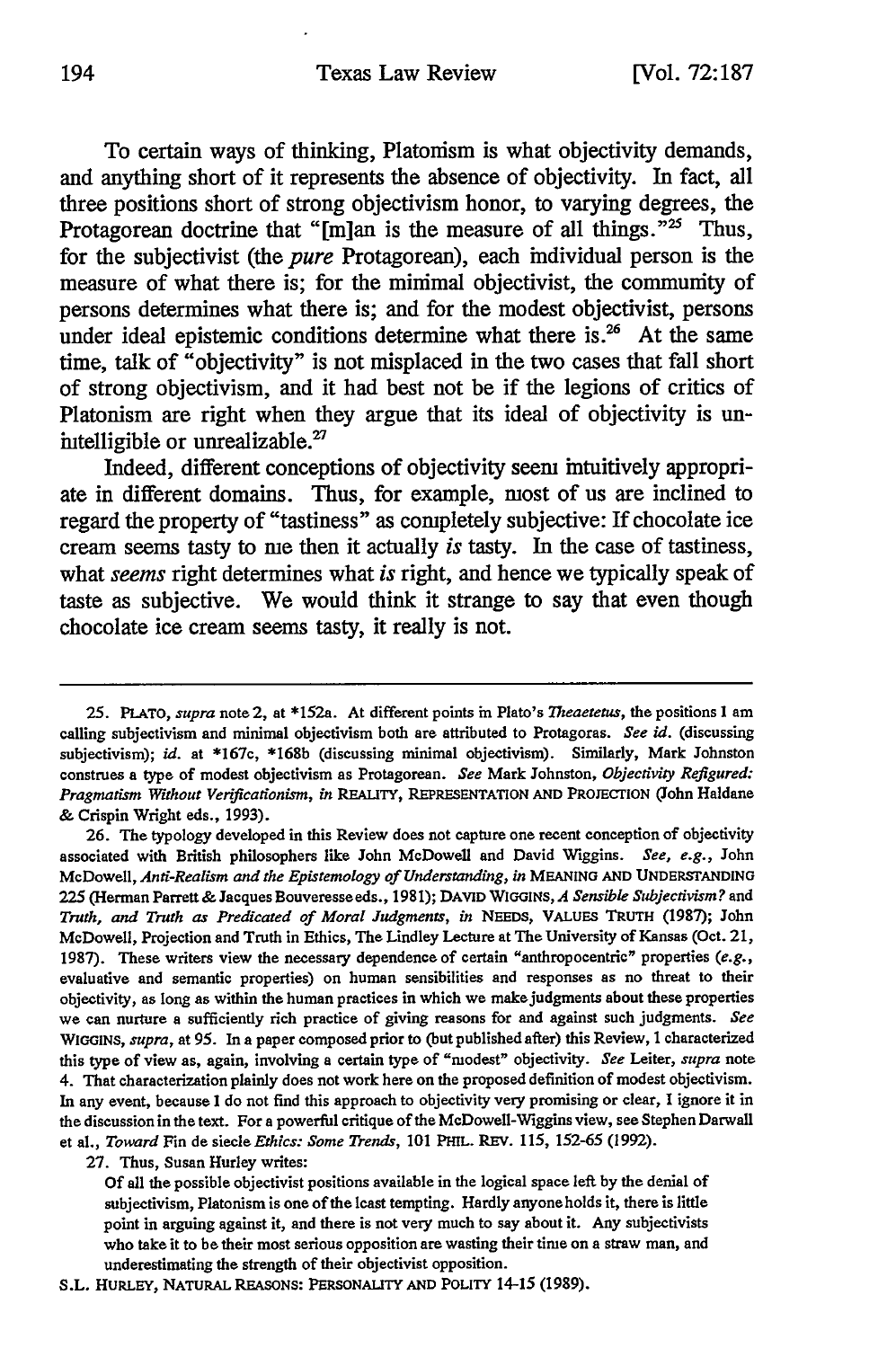**By** contrast, judgments about fashionableness (such as, "Bell-bottoms are unfashionable") are naturally thought of as minimally objective: What seems fashionable *to the community* (or a majority of the community) determines what actually is fashionable.<sup>28</sup> Individuals can be wrong about what is fashionable ("He has no taste in clothes"), but communities cannot be. We have no conception of something being *really* fashionable even though no one at present thinks it is.

On the other hand, we tend to think of facts about color (such as, "This chair is red") as being modestly objective: What most people *under appropriate conditions* would judge to be red determines what is red. Thus, even the judgment of many observers will not be dispositive as to the color of an object if the observers are poorly situated-if, for example, they lack adequate light. But our concept of color seemingly does not allow us to say that even though observers under ideal viewing conditions would judge the chair to be red, it is really blue. The color of an object, then, is simply what ideally or appropriately situated observers would judge its color to **be.29**

Finally, the commonsense position with respect to such ordinary physical objects as chairs and rocks is that they are strongly objective-their existence and character is not a function of what seems to us to be the case about them, even if our judgment is made under ideal conditions.<sup>30</sup> Strong objectivism is typically the conception of objectivity involved in the position known as "metaphysical realism," or simply "realism," though there is more to realism than its conception of objectivity.<sup>31</sup>

In fact, strong metaphysical objectivity is perfectly compatible with the idea that our epistemic or cognitive processes might not be objective at all. Thus, what *is* right still would not depend at any level on what *seems* right, but because of the failure of complete epistemic objectivity, we would never *know* what is right. (This view is similar to Kant's position, though he thinks the failure of complete epistemological objectivity is still compatible with something worth calling knowledge and truth. *See generally KANT, supra* note 2.)

31. To be a realist about some domain is to hold **(1)** that judgments in that domain are cognitive-that is, are apt for evaluation in terms of truth and falsity; (2) that the truth-value of such judgments is a strongly objective matter--that is, what seems right with respect to the truth-value of

<sup>28.</sup> This is not to deny that a few individuals and corporate entities usually market particular conceptions of fashionableness to the community as a whole. But if the marketing fails-if the bulk of the community does not take up that year's fashion-then the marketed styles would not be fashionable.

**<sup>29.</sup> A** number of recent writers have also argued that *value* is modestly objective. *See, e.g.,* Brower, *supra* note 14, at **235.**

**<sup>30.</sup>** This position underlies perhaps the most common mistake in the legal literature, the confusion of questions about epistemological objectivity with questions of metaphysical objectivity. *Compare* Steven Winter, *Transcendental Nonsense, Metaphoric Reasoning, and the Cognitive Stakes for Law,* **137** U. PA. L. REv. 1105 (1989) (attempting to argue against the metaphysical objectivity of the world **by** appealing to the essential mediating role of metaphors in our knowledge of the world) *with* Brian Leiter, *Intellectual Voyeurism in Legal Scholarship,* 4 YALE J.L. **&** HUMAN. 79, 95 n.58 (1992) (finding "completely mysterious" Winter's view that the nature of human cognitive abilities has any relevance to the truth of a metaphysical doctrine).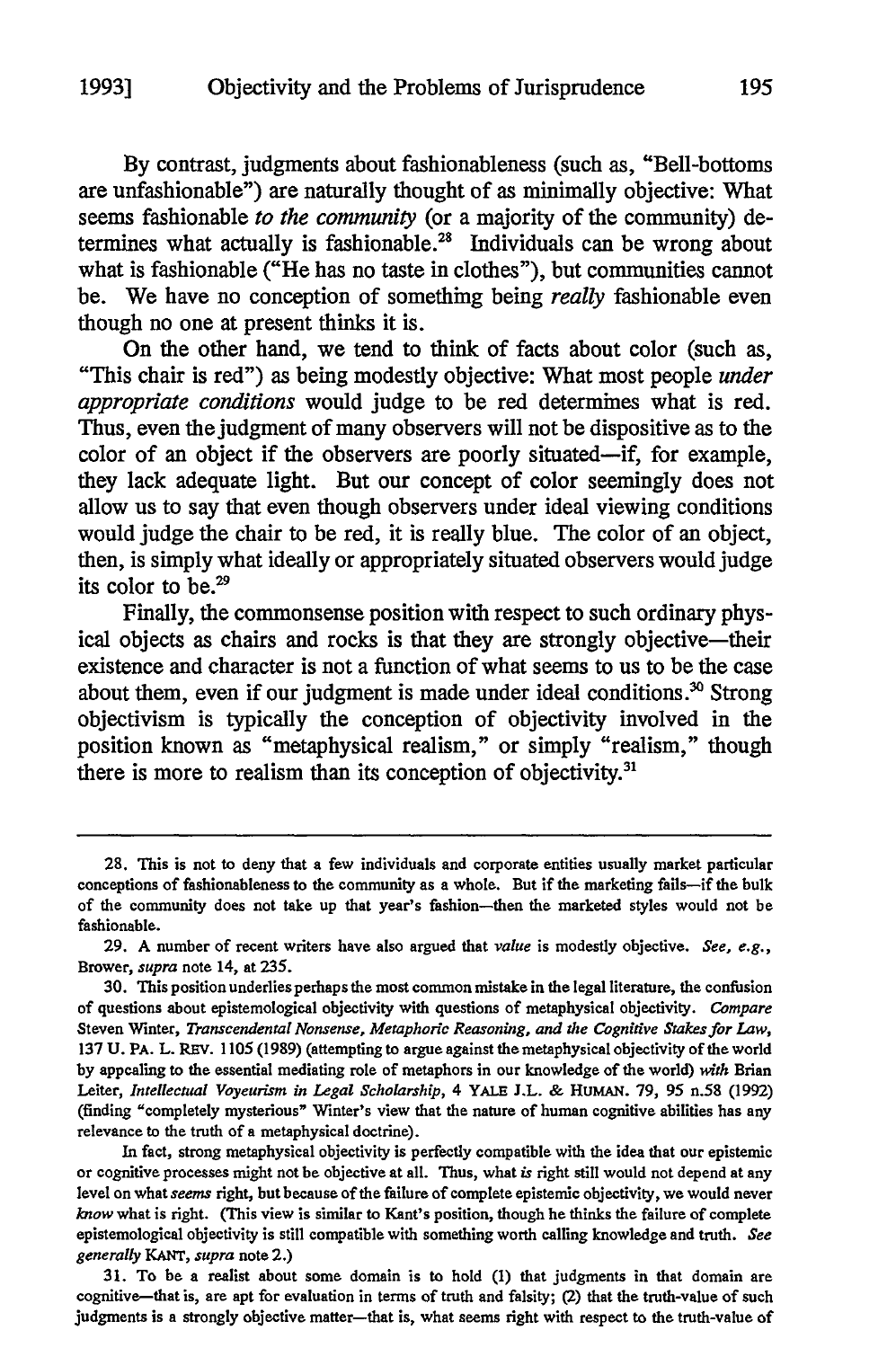In each of the examples above, I have shown how we apply different conceptions of objectivity in different domains (such as taste, fashionableness, color, and physical objects). But much of the most important and often controversial philosophical work-including work in jurisprudencehas been directed at showing that our conception of the objectivity appropriate in some domain is wrong, unintelligible, or incapable of explaining our ability to use or understand the concepts in that domain. Thus, in the domain of meaning, Platonism (or strong objectivism) views the meaning of, for example, a rule as independent of everything we might believe about what the rule means. Wittgenstein argues that Platonism is false in this context because it cannot explain our actual competence with meanings or the role meaning plays in constraining our linguistic activity. The upshot, at least on some readings, $32$  is that meaning cannot be strongly objective, but only minimally objective.

In the legal domain, then, we need to ask first, whether we have an intuitive or preexisting conception of the objectivity of law, much as we do for our concepts of color and fashionableness, and second, whether our conception of the objectivity of law is tenable-that is, whether it is intelligible and explanatorily adequate.

## **I1.** Law and Objectivity

### *A. Metaphysical Objectivity and the Determinacy of Law*

In Part I and much of Part III of *Law and Objectivity,* Greenawalt equates the objectivity of law with its determinacy, and its determinacy

the judgment never determines what actually is right; and **(3)** that at least some judgments in the domain are true. Thus, a realist about morality must hold that moral judgments are cognitive (rather than being, for example, merely expressive of feelings or attitudes), that the truth or falsity of a moral judgment is independentof our beliefs about its truth or falsity, and that at least some moral judgments are true. **(The** philosophical character called the "error theorist" denies the last part; he denies that any of the judgments, though both cognitive and objective, are true. The classic articulation of this view is J.L. MACKIE, ETHICS: INVENTING RIGHT AND WRONG (1977).)

Michael Moore, who has written about realism more than anyone else in jurisprudence, typically gives a misleading characterization of it as demanding not cognitivism (that judgments in the domain are *apt* for evaluation in terms of truth and falsity, even if not all of them have a truth-value), but bivalence (that all judgments in the domain have a determinate truth-value). *See, e.g.,* Michael **S.** Moore, *Moral Reality Revisited,* **90 MICH.** L. REV. 2424, 2437 **(1992)** ("[The bivalence thesis] holds that for any proposition  $p$  within some discourse,  $p$  is either true or false."). Most major contemporary philosophical realists, however, do not accept bivalence as a criterion for realism. Outside of pure mathematics almost every domain contains vague predicates-predicates whose truth-value is undecidable; realism about any of these domains thus would be impossible if bivalence were necessary. *See WRIOHT, supra* note **1,** at 4 (noting that pervasive vagueness limits the utility of bivalence in nonmathematical discourse). Moore complains that to reject bivalence supposes "peculiar views of reality-it comes with gaps." Moore, *supra,* at **2437-38.** But the rejection of bivalence supposes nothing of the kind. Reality may be gapless, but there is no reason to think that a gapless reality must answer to all our concepts for describing it. Indeed, the existence of vague predicates suggests precisely that reality cannot always answer to certain of our concepts.

**<sup>32.</sup>** *See supra* note **23** and accompanying text.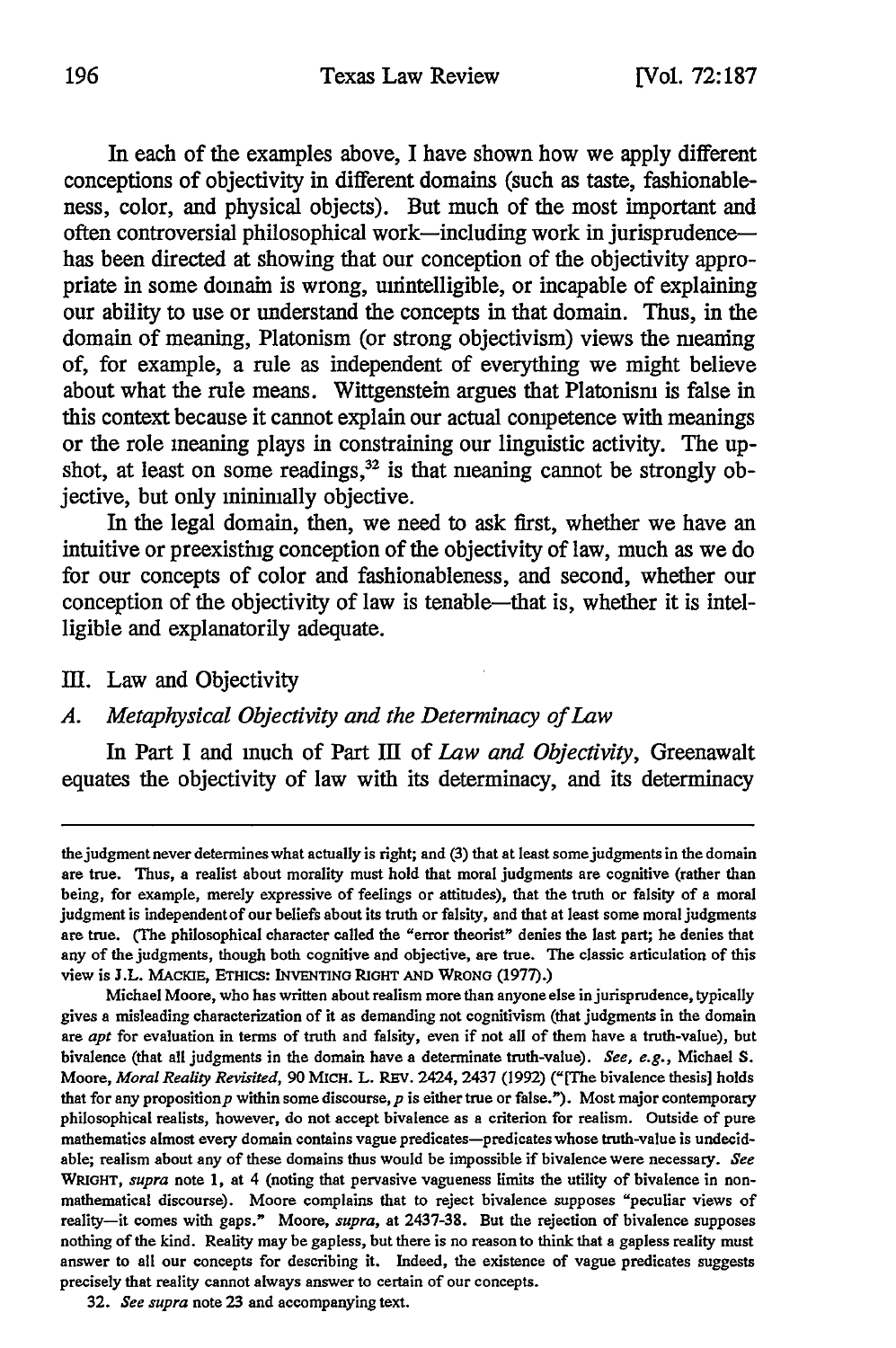with the existence of correct answers to legal questions. Thus, for example, he writes, "If every legal question has a correct answer, the law is fully objective in the sense of having determinate answers."<sup>33</sup> This equation should be uncontroversial and it serves to highlight the central metaphysical question about the objectivity of the law. That is, when we ask whether the law is objective, we are asking whether there exist objectively correct answers-that is, answers that have some degree of independence from the states of mind of persons-to many or most legal questions. If the law is minimally objective, the correct answers are independent of the judgments of particular judges and lawyers, but are not independent of the judgment of the majority of the legal community. If the law is modestly objective, the correct answers are independent even of the opinion of the majority of the legal community, but are not independent of what judges and lawyers *under appropriate conditions* (those who are fully rational and informed, and sufficiently unhurried) would believe. Finally, if the law is strongly objective, the correct answers are independent of what even ideal lawyers and judges would believe to be the case. Though such answers might still be accessible to lawyers and judges, their correctness would not depend on what lawyers and judges believe.

The claim that law is objective thus involves two claims, one about the objectivity of correct answers and one about the objectivity or determinacy of law. For law to be objective it must be true both (1) that the correctness of answers is an objective matter (that is, correctness is sufficiently independent from the states of mind of persons); and (2) that most legal questions have objectively correct answers (that is, the law is largely determinate). If the correctness of answers were essentially subjective, the law could not be objective because the answers to legal disputes would lack any degree of independence. But even if the correctness of answers were an objective matter, the law still might not be objective if most legal questions lacked correct answers. When we claim that the law is "objective" (or determinate), we simply mean that all or most legal questions have objectively correct answers.

Part I of Greenawalt's book is devoted to showing that the resources of language are adequate for a high degree of determinacy in many, if not all, cases (both legal and nonlegal); Part III concentrates largely on the existence of correct answers that might derive from "sources," such as morality, that are broader than the language of the law itself.<sup>34</sup>

**<sup>33.</sup>** P. **207.**

**<sup>34.</sup> Between these** two **clearly related** discussions **comes an** altogether different **section** entitled **"How** the **Law Treats People." Questions about determinacy and correct answers figure almost not at all in that section, and** its **placement contributes to** the **book's somewhat** disjointed **feel.** In **that** section, Greenawalt discusses with characteristic care and patience such topics as reasonable-person **standards, intent, and motivation** in torts **and criminal law;** fairness **in classification** and **related**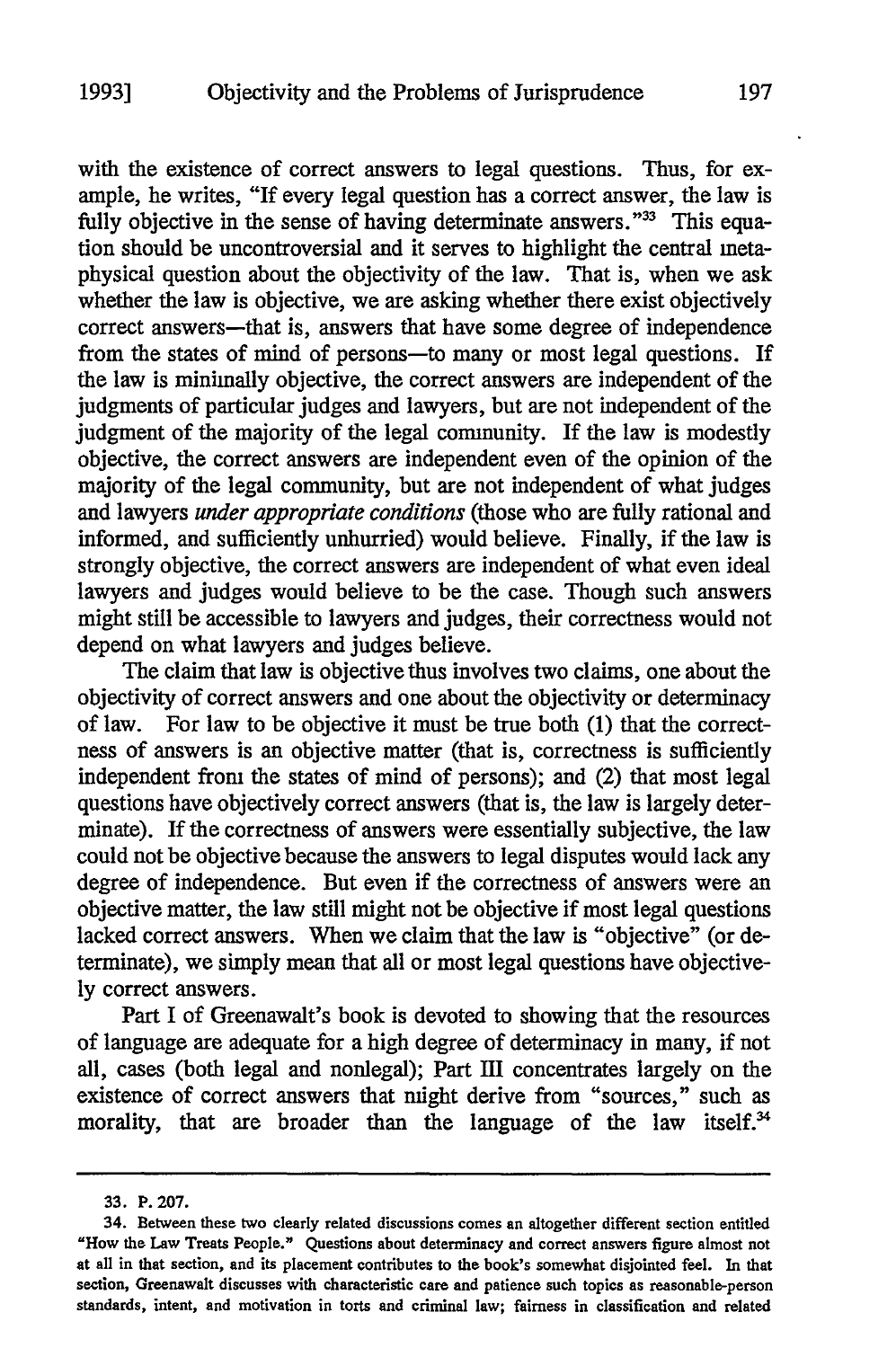Greenawalt concludes that the law is highly, but not completely, objective because most legal questions have objectively correct answers once the broader sources in Part III are considered.<sup>35</sup>

But what sort of objectivity is at stake here? Greenawalt presents a multitude of formulations. Thus, in an early passage he writes,

The main criterion for judging the existence of a determinate answer is whether virtually any lawyer or other intelligent person familiar with the legal system would conclude, after careful study, that the law provides that answer. This standard well reflects the notion that the answer is there, not dependent on an individual's particular opinion.36

In this conception, then, the law clearly is not strongly objective; it depends on what persons would judge to be the case. As the last sentence makes clear, however, this conception does involve the denial of subjectivism: Whether "the answer is there" is "not dependent on an individual's particular opinion." $37$  This denial, however, is compatible with the weakest claim of objectivity: minimal objectivity. Greenawalt does say that only the judgments of "intelligent" persons who have engaged in "careful study" should be used in assessing the existence of a correct answer. This comment suggests that some idealization conditions are built into the particular "seems right" that determines what is right; it implies a conception of the law as modestly objective. Only what seems right to "intelligent" and "careful" lawyers determines what is right.

That Greenawalt is aiming for a conception of the law as modestly objective becomes clearer in other remarks. Thus, he rejects the position of minimal objectivity when he declares, "I am not asserting that somehow near unanimity *automatically* constitutes a determinate answer."38 A bit later, Greenawalt explains that he is "counting as determinate only applications upon which virtually all *informed* people agree.<sup>"39</sup> Thus, only informed, intelligent, and careful judgments determine the existence of right answers.

When Greenawalt finally provides an explicit statement of his view about the objectivity or determinacy of law, he introduces yet another

problems of public and private discrimination, including disparate impact; and the justification for the generality of legal rules and principles, including a defense of generality against recent feminist criticisms. Readers interested in these issues could simply skip Parts I and **MII.** Those more interested in problems of objectivity and determinacy might omit Part **II;** indeed, doing so is helpful in understanding the thread of the argument on these issues.

**<sup>35.</sup>** Greenawalt also holds the unusual view that all moral and political questions have determinate answers, even though not all legal questions do. 1 return to this peculiarity of his view infra note 47.

**<sup>36.</sup> Pp. 12-13.**

**<sup>37.</sup>** *Id.*

**<sup>38.</sup>** P. **13.**

**<sup>39.</sup>** P. 22 (emphasis added).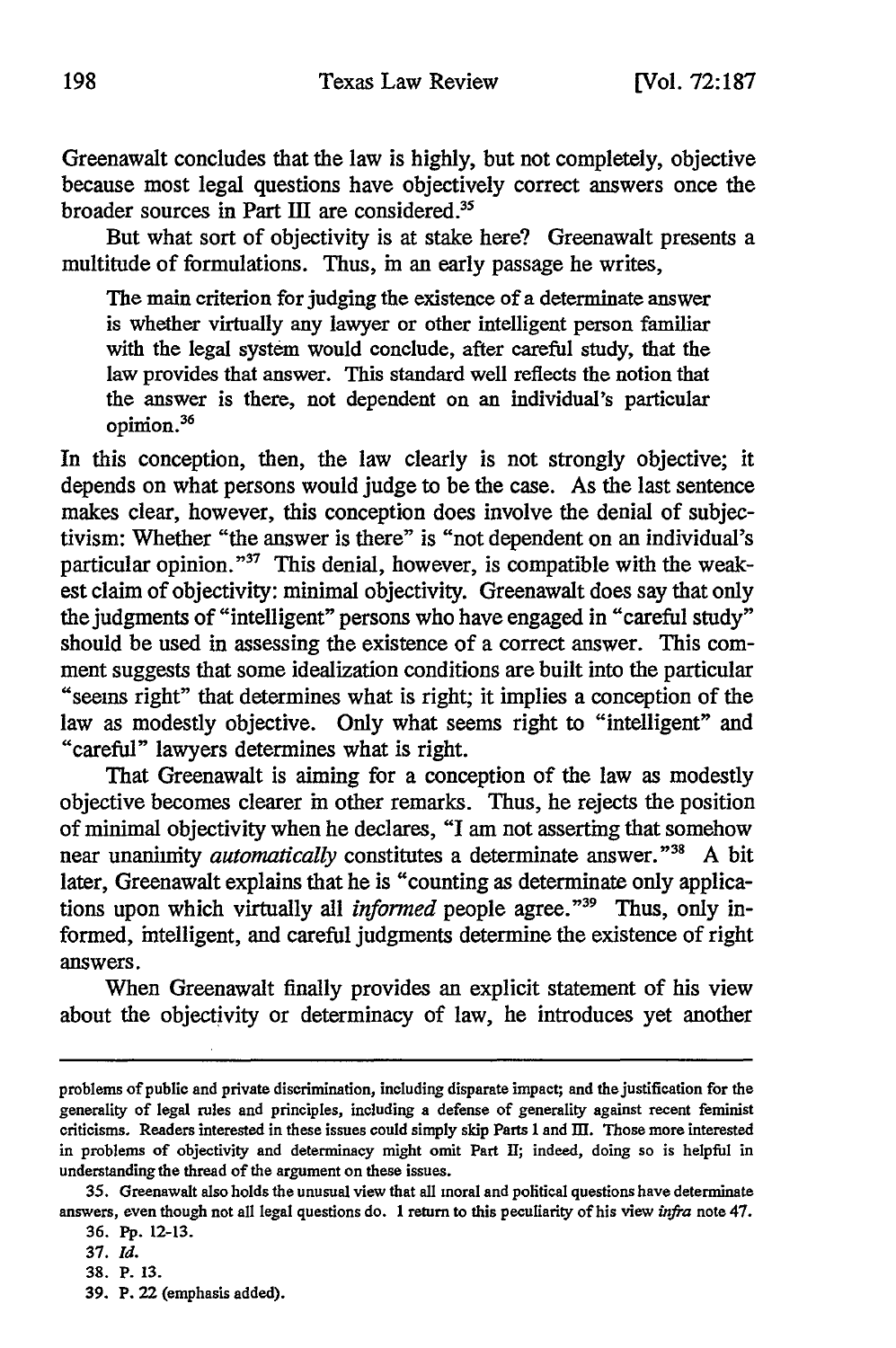formulation: "[M]any legal questions have determinate answers that (1) would be arrived at by virtually all those with an understanding of the legal system, and (2) are unopposed by powerful arguments, consonant with the premises of the system, for contrary results."<sup>40</sup> Thus, Greenawalt's "standard" for determinacy is twofold.<sup>41</sup> The first requirement is simply that the answer be minimally objective.<sup>42</sup> The second, which is supposed "to meet the objection that wide agreement by itself, even among lawyers and judges, does not establish the determinacy of an answer," is "that no powerful argument for a contrary result be consonant with the premises of the legal system."43 With this second requirement, Greenawalt starts to sound like a modest objectivist: Even large numbers of judges and lawyers could be wrong regarding the determinacy of a legal answer insofar as they failed to fully consider contrary arguments "consonant with the premises of the legal system."<sup>44</sup> Reformulated as a positive doctrine about objectivity or determinacy, Greenawalt's view might read as follows: The answer that seems right to lawyers and judges who have considered all arguments consonant with the premises of the legal system is right-that is, it is the objectively correct answer. Given the constraints of time, competence, and bias, it would be unsurprising if many lawyers and judges failed to canvass all the arguments consonant with the premises of the legal system; thus, it is possible, and perhaps likely, that what the community of lawyers and judges takes to be the case on some legal issue is *not* the case. The law, then, would be modestly objective.

When Greenawalt turns explicitly to consider the existence of correct legal answers in Part III, he clearly formulates the position I am calling modest objectivism.45 Thus, he says that a correct answer is simply the answer "that would be indicated by the 'best reasons' and reached by an

43. P. **39.**

44. *Id.*

**45.** In this discussion, as elsewhere, Greenawalt could have clarified the continuity between the first and third parts of the book-and the positions defended therein-had he more explicitly addressed the philosophical question of what sort of objectivity is at stake.

<sup>40.</sup> P. 34.

<sup>41.</sup> P. 39.

<sup>42.</sup> Greenawalt's first requirement resembles the minimal objectivism embraced **by** Judge Richard Neely, whom Greenawalt quotes:

<sup>[</sup>Mly test for whether there is a clear legal principle is whether **if** ten lawyers were put in a room, given a legal principle and a set of facts as to which that principle could be applied... to reach legal resolution of a dispute, nine out **often** would arrive at the same answer. I leave room for a tenth because in such a group one lawyer will inevitably be either stupid or eccentric.

P. 244 n.13 (quoting RICHARD **NEELY, How COURTS GoVERN AmERUCA** 4 n.2 **(1981)).** Greenawalt's adding a second requirement suggests that Greenawalt envisions a stronger type of objectivity for law than Neely. *See* **P. 39.**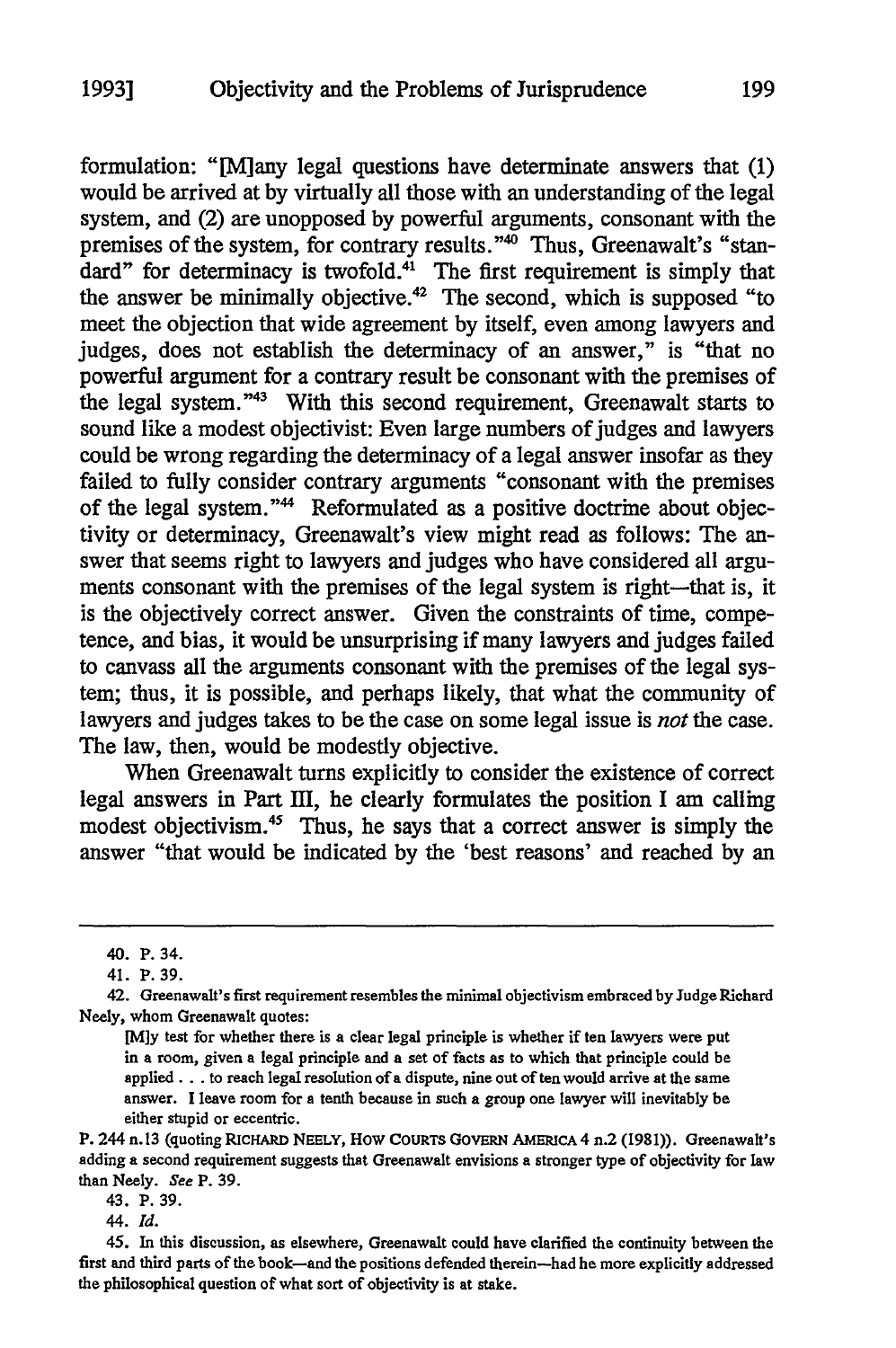'ideal judge,"' that is, a judge who can evaluate all the reasons, "even if able lawyers now disagree about the answer that judges should reach.<sup>"46</sup>

Thus, we should think of Greenawalt as having given us a picture of the law as modestly objective-that is, as capable of providing correct answers to many, but not all, legal questions. These answers are correct independent of what judges and lawyers may now believe and are thus compatible with a high degree of disagreement about what the law requires; they are not, however, independent of what judges and lawyers would acknowledge as correct under appropriate conditions-if, for example, they had evaluated all the "best reasons" on point and all the arguments consonant with the premises of the legal system. $47$ 

47. I have not mentioned one peculiar complication of Greenawalt's view, his belief that all moral and political questions have correct answers. Greenawalt asserts:

iThere are moral and political answers that are correct in the sense of better fitting with God's plan for human welfare. . . . Some people will be fortunate enough to reach a religious understanding that approaches truth more nearly than other understandings. Religious insight helps guide political and moral judgment and those with more nearly true religious insights will have an extra source to help them toward moral and political truth.

P. **181;** *cf.* P. 222 ("[If truths about moral and political life that connect to religious truths are ones to which human beings have access, it makes sense to say that answers that actually conform with that truth are correct."). In Greenawalt's view, then, all moral and political questions have correct answers, and those answers appear to be strongly objective. That is, they are independentof what anyone, other than God, thinks is the proper answer.

Given this view, we might expect Greenawalt to argue that all legal questions have strongly objective correct answers. But here the perhaps surprising religiosity of Greenawalt's view is tempered **by** his constitutional liberalism:

Given principles of religious liberty and separation of church and state that guide us, a reason that rests on a theological truth that is not generally accepted should not count as **a** reason for what the existing law provides. In other words, if we ask whether there is **a** correct answer to a legal question based on a balance of reasons, we need to limit ourselves to arguments and reasons that do not rest directly on unshared theological claims.

P. 222: (Greenawalt would, however, allow judges to consider religious reasons in cases where the judge must resolve the issue in the absence of any "correct" legal answer. P. **273** n.31 (citing **KENT** GREENAWALT, RELIGIOUS CONVICTIONS **AND POLITICAL CHOICE** 239-41 **(1988))).**

This response, however, confuses metaphysical and epistemological questions. For Greenawalt, there are correct answers **to** all legal questions because there are correct answers to all moral questions-that is, the answers exist. But for the constitutional reasons Greenawalt gives, these correct legal answers are "unknowable" (or unjustifiable) **by a** lawyer acting *qua* lawyer. The law, for Greenawalt, is fully determinate in the metaphysical sense, but the constitutional doctrine of separation

<sup>46.</sup> P. 210. Greenawalt qualifies this position by saying that "'best reasons' are to be conceived in terms of understandings of which people **are** then capable and that the ideal judge is not superhuman, but the most competent human being imaginable." *Id.* Greenawalt introduces this restriction because of his view that "[s]tandards of legal correctness *must* be accessible to human beings; they cannot rest on some truth that is wholly undiscoverableby human beings." P. 208 (emphasis added). To say that correct answers *must* be accessible to human beings is to say that they cannot be strongly objective; as we have seen, strongly objective answers might not be accessible to human beings. Strangely, Greenawalt provides no argument for this restriction even though as I discuss in subpart  $III(B)$ , it is not a restriction that all jurisprudes accept. Greenawalt's position could, however, be construed as an analysis of our ordinary concept of the objectivity of correct answers; given such a reading, Greenawalt's argument that correct answers cannot be strongly objective is probably right.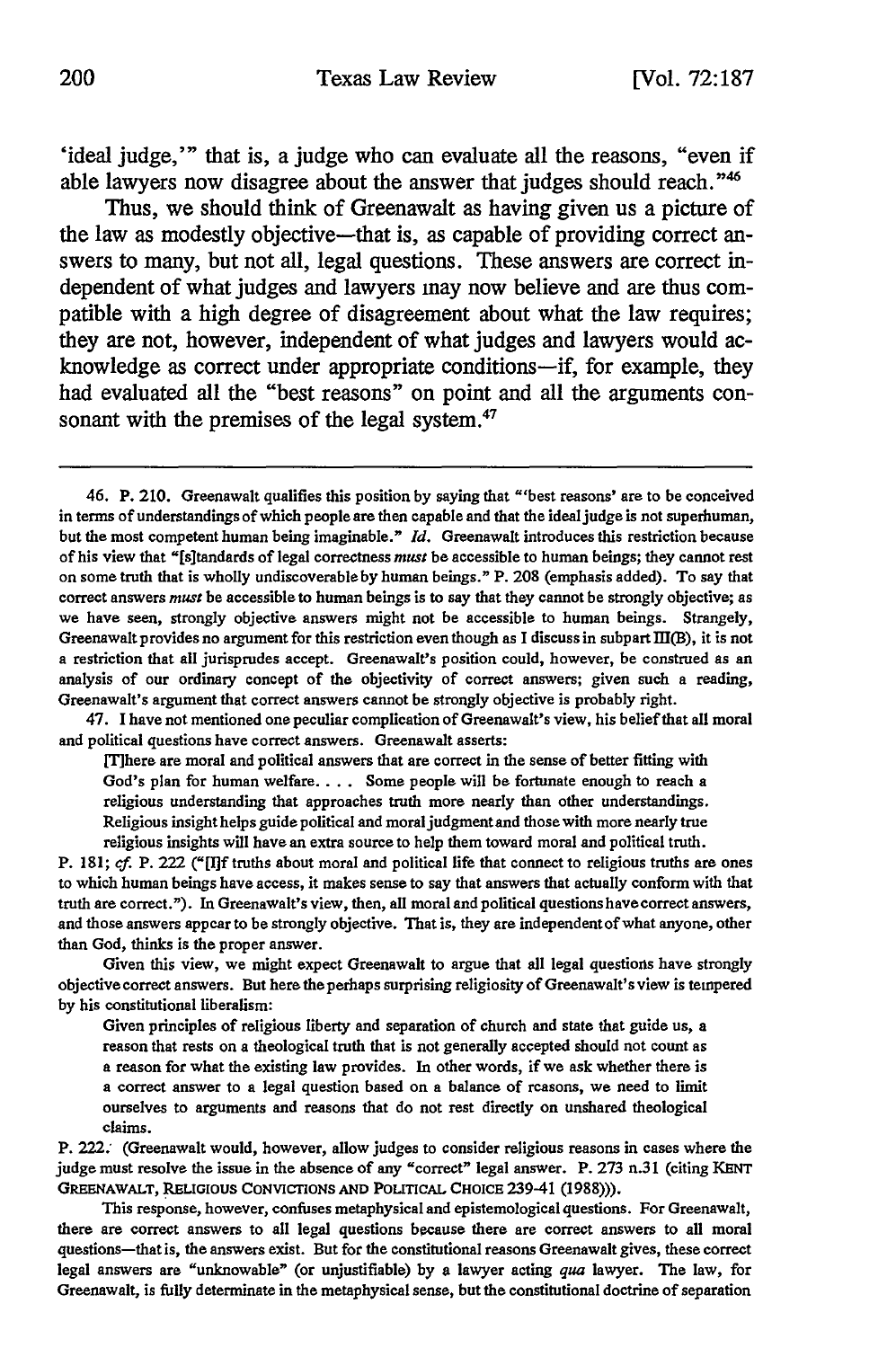#### *B. The Objectivity of Law*

Now that we have seen Greenawalt's account of the conception of objectivity he thinks appropriate to law, we should return to the two questions posed at the end of subpart II(B). Thus, we must ask, first, whether we have an intuitive or prereflective conception of the objectivity of law, much as we do for our concepts of color and fashionableness, and, second, whether our conception of the objectivity of law is tenable-that is, whether it is intelligible and explanatorily adequate. We can approach both questions **by** comparing Greenawalt's conception with the conceptions defended **by** three other thinkers who have influenced the jurisprudential literature: Ronald Dworkin, Michael Moore, and Stanley **Fish."**

Dworkin, like Greenawalt, embraces a conception of the law as modestly objective<sup>49</sup> though, unlike Greenawalt, Dworkin believes all legal questions have correct answers. Indeed, Greenawalt acknowledges the affinity: "I agree[] with Dworkin and others who urge that answers may be objectively correct in a significant sense even when reasonable lawyers disagree."<sup>50</sup> Dworkin's position, in other words, is that an answer to a legal

49. For more on Dworkin in this regard, see generally Coleman & Leiter, *supra* note 13. Some writers have construed Dworkin as a "realist." *See, e.g.,* Dennis Patterson, *Conscience and the Constitution,* 93 COLUM. L. REv. 270, 282 & n.44 (1993) (reviewing PHILIP BOBBrrr, CONSTITUTIONALINTEPRETATION (1991)). On this point, Patterson follows Geoffrey Sayre-McCord, *Introduction:* 7he *Many Moral Realisms, in* ESSAYS **ON** MORAL **REALISM** 1, 16 n.42 (Geoffrey Sayre-McCord ed., 1988). Sayre-McCord's introductory material is misleading on several scores, however, one of which is that its characterization of realism omits any requirement of objectivity. *See id.* at *5.* Sayre-McCord describes realism as requiring only cognitivism and that some claims in the relevant domain be true. *Id.* Yet as the discussion in note 31, *supra,* demonstrated, some type of objectivity is an essential component of all existing realist positions in philosophy. (Even Putnam's misnamed "internal realism" demands modest objectivism. *See PUTNAM, supra* note 24, at 54.) Dworkin thus could be considered a realist only if modest objectivism is compatible with realism-as, for example, Putnam believed at one point. In any event, I try to eschew the "realism" and "anti-realism" labels precisely because of the debates attending their usage.

*50.* P. 234.

of church and state renders it epistemologically indeterminate. C. Ken Kress, *A Preface to Epistemological Indeterminacy,* 85 Nw. U. L. REv. 134, 138-39 (1990) ("Metaphysical indeterminacy speaks to whether *there is* law; epistemic indeterminacy, to whether the law *can be known.").*

<sup>48.</sup> With the exception of Moore, these writers have not been very clear about the philosophical issues surrounding the objectivity status of their claims. Indeed, it is fair to say that on the topic of "objectivity," Dworkin has betrayed an uncharacteristic confusion about the philosophical issues. *See,* e.g., RONALD DWORKIN, LAW'S EMPIRE 78-86 (1986) (criticizing external skeptical challenges to objectivity and asserting that internal skepticism provides the only meaningful challenge to objectivity). I address Dworkin's confusion in Brian Leiter, Objectivity, Morality, and the Dworkinian Maneuver (1993) (unpublished manuscript, on file with the *Texas Law Review);* for a criticism of Dworkin on related grounds, see Michael **S.** Moore, *Metaphysics, Epistemology and Legal Theory, 60* S. CAL. L. REV. 453, 494-506 (1987) [hereinafter Moore, *Metaphysics]* and Michael S. Moore, *The Interpretive* Turn *in Modern Theory: A Turn for the Worse?,* <sup>41</sup>**STAN.** L. REV. 871, 953, 949-57 (1989) (characterizing Dworkin's externallinternal and wholesale/retail point of view distinction, used to draw his antimetaphysical and antiepistemological conclusions, as "false, ... dangerous, and **...** irretrievably paradoxical").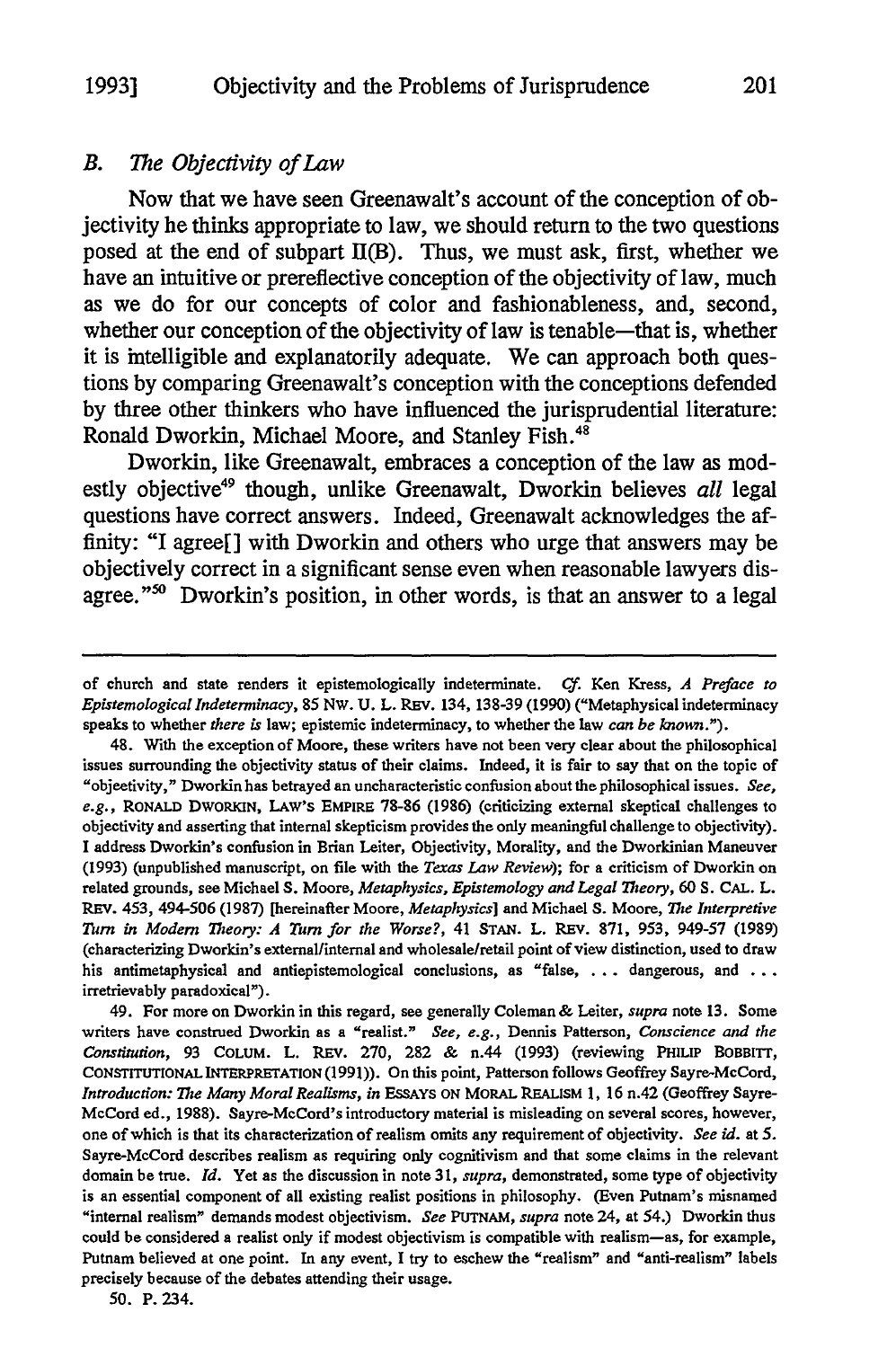question is correct only if Hercules would judge it to be correct. In this formulation, Hercules is simply a judge who has various idealized capacities: full information (about prior decisions, for example), unlimited time, and unlimited powers of rational and philosophical reflection.<sup>51</sup> The law, **by** this account, is not strongly objective: What is legally the case depends on what Hercules believes, and Hercules is best understood as a judge with idealized judicial abilities. $52$ 

Michael Moore and Stanley Fish occupy the extremes on either side of the Greenawalt/Dworkin view: Moore embraces a conception of the law as strongly objective,<sup>53</sup> while Fish construes the law as minimally objective.<sup>54</sup> For Moore, as for Dworkin, the correctness conditions for any legal claim include the truth of some moral claim. Unlike Dworkin, however, Moore believes the truth-value of a moral claim is strongly objective: What seems right to us in moral matters never determines what is right.<sup>55</sup>

Fish, by contrast, at one point occupied the other extreme-subjectivism. In his pure Protagorean phase, Fish could say things like: "The meaning of an utterance, I repeat, is its experience-all of it-and that experience is immediately compromised the moment *you* say something about it."<sup>56</sup> Fish abandoned this brand of "subjective" Protagoreanism in favor of "communal" Protagoreanism: "jM]eanings are the property neither of fixed and stable texts [strong objectivism] nor of free and independent readers [subjectivism] but of interpretive communities that are

The marriage of metaphysical realism and epistemological coherentism is, however, an unhappy one. Certainly the most ambitious defense of this position in the philosophical literature-found in Part Two of LAURENCE BONJOUR, THE STRUCTURE OF EMPIRICAL KNOWLEDGE (1985)-has been widely, and rightly, adjudged a failure. *See generally* THE **CURRENT STATE OF** THE COHERENCETHEORY **105-** 204 (John W. Bender ed., **1989).** Moore hardly makes any advance upon BonJour's account, and thus his view is most charitably taken as an extreme but coherent metaphysics in need of a suitable epistemology. In this area, Moore might have followed the lead of the vast majority of contemporary realists, who are causal externalists in epistemology, although such an approach has its own problems. For further discussion, see generally Coleman **&** Leiter, *supra* note **13.**

**56. STANLEY FISH, IS** THERE **A** TEXT **IN** THIS CLASS? **65 (1980)** (emphasis added).

*<sup>51.</sup> See* RONALD DWoRKIN, TAKING RIGHTS **SERIOUSLY** 105 (1977).

**<sup>52.</sup> If** Dworkin and Greenawalt differ, it is in their account of the relevant idealization conditionsthat is, the appropriate conditions under which what "seems right" will determine what "is right." Dworkin gives us, **I** would venture, a richer conception of the idealized capacities relevant to the determination of correctness. Dworkin's account is, however, also more controversial, presupposing as it does the truth of his view that non-utilitarian moral considerations are among the correctness conditions for any legal claim. *See id.* at **98-100.**

*<sup>53.</sup> See generally* Moore, *supra* note **31.**

<sup>54.</sup> **STANLEY** FISH, **DOING WHAT** COMES **NATURALLY** 91-95 (1989).

*<sup>55.</sup> See* Moore, *supra* note **31,** at 2460. Moore's metaphysical view that morality is strongly objective should not be confused with his epistemological view that we gain knowledge of moral and other truths by maximizing coherence-for example, consistency and inferential connections-in our beliefs. Moore does not claim that coherence in our beliefs fixes what is the case. Rather, he argues that coherencegives us *access* to what is the case; what is the case is still fixed independently of what might seem right to us. *Id.* at 2460-62.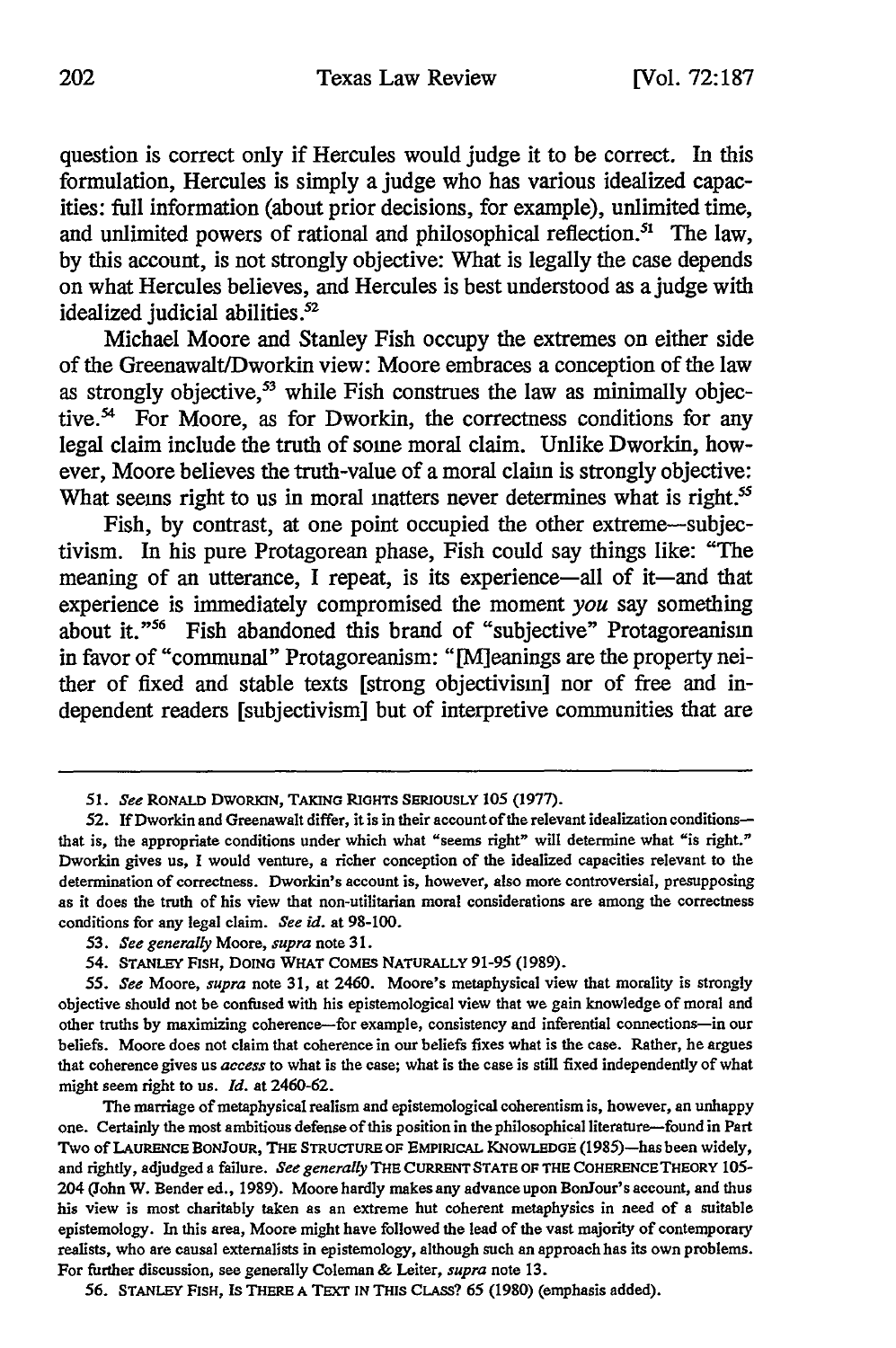responsible both for the shape of a reader's activities and for the texts those activities produce."<sup>57</sup> Thus, Fish views meaning as minimally objective: What seems right to the community with respect to the meaning of a text actually is right. Similarly, with regard to the correctness of answers to legal questions, what seems right to the "interpretive community" determines what is right.<sup>5t</sup>

Before we consider which of these accounts best captures our intuitive commitments regarding the objectivity of law, we should note a perplexing similarity between Fish and Greenawalt. In Part I of his book, Greenawalt considers a variety of ordinary situations in which people issue such imperatives as "shut the door."<sup>59</sup> The examples are intended to illustrate the determinacy possible through the use of ordinary language, but both the legal and the non-legal examples instead illustrate the importance of context and shared social assumptions in determining the meaning of the language.<sup>60</sup> Thus, Greenawalt gives the example of an ordinance that says, "Persons walking dogs in public parks must have their dogs leashed."<sup>61</sup> We then are asked to imagine a person named Olive whose dog Angus is unleashed in the park. "Olive might claim," says Greenawalt, "that she has had Angus leashed on other occasions, and that the ordinance does not specify when the dog must be leashed."<sup>62</sup> But unless we "divorce the language from this particular social context," it is clear that "[n]o reasonable person could think that the leashing referred to is other than at the time the dog is walked." $63$  Greenawalt puts the general moral this way: "The

Searle, Heidegger, and Bourdieu emphasize the nonintentional (Searle) or noncognitive (Heidegger, Bourdieu) character of the Background. **SEARLE,** *supra,* at 175; *see* **BOURDIEU,** *supra,* at **53; HEIDEGGER,** *supra* note 4, at 188-95. Greenawalt, however, is less clear on this point; his "background," as the discussion in the text illustrates, often sounds like a background of assumptions or beliefs. A more rigorously and self-consciously SearlianlHeideggerian approach might have interesting consequences for legal theory. **I** hope **to** take this up elsewhere.

*63. Id.*

**<sup>57.</sup>** *Id.* at 322.

**<sup>58.</sup>** *See* **STANLEY FISH, DOING** WHAT COMES NATURALLY **303-04 (1989)** (explaining that **"be** it literary or legal," interpretive activity is invariably informed **by** the pre-existing disposition of the interpretive community).

**<sup>59.</sup>** P. **26.**

**<sup>60.</sup>** As Greenawalt notes, he is presupposing the account of literal meaning presented in **JOHN** R. **SEARLE, EXPRESSION AND MEANING 117-36 (1979). P. 239 n.13. For** Searle's more recent treatment of the subject, see **JOHN** R. SEARLE, THE REDISCOVERY OF THE **MIND** 175-96 **(1992).** Searle argues that "[i]ntentional phenomena such as meanings, understandings, interpretations, beliefs, desires, and experiences only function within a set of Background capacities that are not themselves intentional," with the result that "all representation, whether in language, thought, or experience, only succeeds in representing given a set of nonrepresentational capacities." *Id.* at 175. Searle's notion of the "Background" is significantly similar to what I referred to earlier as "the Heidegger thesis." *See supra* note 4. For an explicit comparison of the two, see DREYFUS, *supra* note 4, at 347 n.8; *see also* PIERRE BOuRDiEu, THE LOGIC OF PRACTICE **52-65** (Richard Nice trans., 1990).

**<sup>61.</sup>** P. 42.

**<sup>62.</sup>** P. **43.**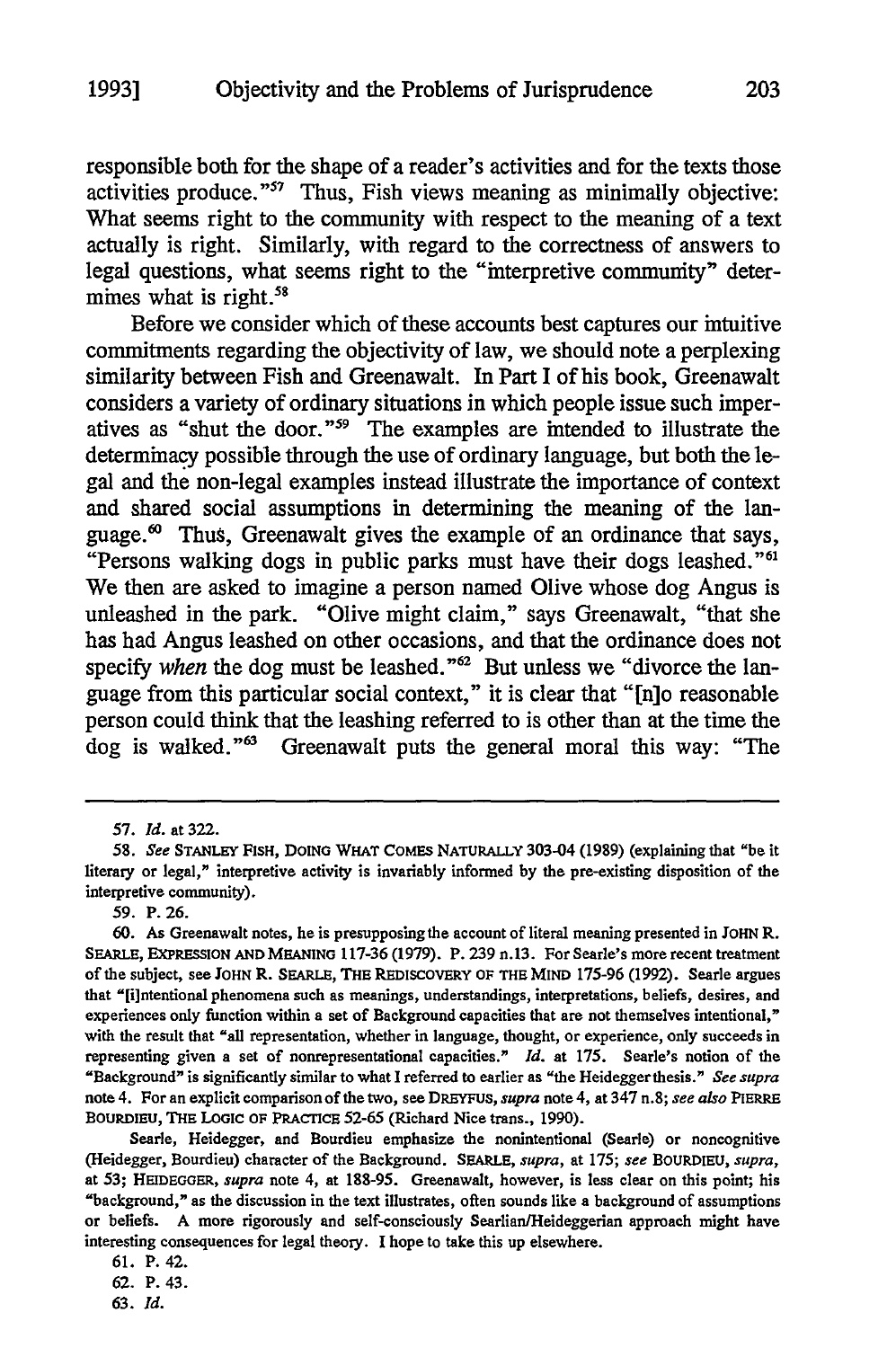meaning, even the literal meaning, of **...** language depends on social understandings not only about what particular words mean but also about the point of using the words in context." $64$  Similarly, he notes that his "claims about determinacy rest on the presence of shared assumptions about linguistic meaning and social practices."<sup>65</sup>

The puzzle is how this view is different from Fish's. Fish, for example, writes about a contract (though it could just as easily be an ordinance such as Greenawalt's), concluding that

[t]he document is neither ambiguous nor unambiguous in and of itself. The document isn't *anything* in and of itself, but acquires a shape and a significance only within the assumed background circumstances of its possible use, and it is those circumstances—which cannot be *in* the document, but are the light in which "it" appears and becomes what "it," for a time at least, is—that determine whether or not it is ambiguous and determine too the kind of straightforwardness it is (again for a time) taken to possess.

It is hard to see how this position differs from Greenawalt's claim that "even the literal meaning[] of **...** language depends on social understandings."<sup>67</sup> For both Greenawalt and Fish, language considered by itself-"divorce<sup>[d]</sup> . . . from . . . social context,"<sup>68</sup> as Greenawalt puts it—lacks

**68.** *Id.*

<sup>64.</sup> *Id.* For a similar view, see Frederick Schauer, *Easy Cases, 58* **S. CAL.** L. **REV. 399,** 414-23 (1985). As Jeremy Waldron observes, this account of meaning may create more difficulties with respect to the objectivity of legal rules than it does with respect to the mundane cases Greenawalt considers. *See* Jeremy Waldron, *Assurances of Objectivity, 5* YALE J.L. & HUMAN. 553, 559 (1993).

<sup>65.</sup> P. 48. Note that if Greenawalt's view is right, then the law cannot possibly be strongly objective. Insofar as the objectivity of law depends on the meaning of language, and insofar as the meaning of language depends on our assumptions, then what the law requires depends on *us* in a way that is incompatible with strong objectivism. Thus, contrary to Greenawalt's claim in a footnote, p. 247 n.29, he does not appear to be a realist about meaning at all. That is, he does not seem to hold that the meaning of a statement is given by its possibly evidence-transcendent truth conditions. To the contrary, **by** emphasizing the importance of "social understandings," Greenawalt suggests an anti-realist semantics, one in which the meaning of a statement is given **by** its assertibility conditions-that is, the conditions under which our shared social understandings and assumptions will permit us to assert the statement. The implications of anti-realist semantics are discussed below. *See infra* notes **69-72** and accompanying text.

**<sup>66.</sup> FISH,** *supra* note 54, at **301.** Fish's view contains a number of philosophical oddities. For example, a document that "isn't *anything* in and of itself" sounds very much like what we would call in Kantian language a *noumenal* document-a document that exists, but whose identity is unknown to us. *See* **KANT,** *supra* note 2, at **471-72.** Similarly, when Fish declares, "[Tihe text, while always there, is always an interpreted object; and when the conditions of interpretation change, the text is not merely recharacterized but changed too," FISH, *supra* note 54, at **563** n.3 **1,** one wonders what exactly it is that is "always there" if not the noumenal text--that is, the characterless text-in-itself. But the question that legions of Kant's critics asked about the noumenal world seems equally appropriate here: **Why** posit this noumenal text, about which we know nothing?

<sup>67.</sup> P. 43.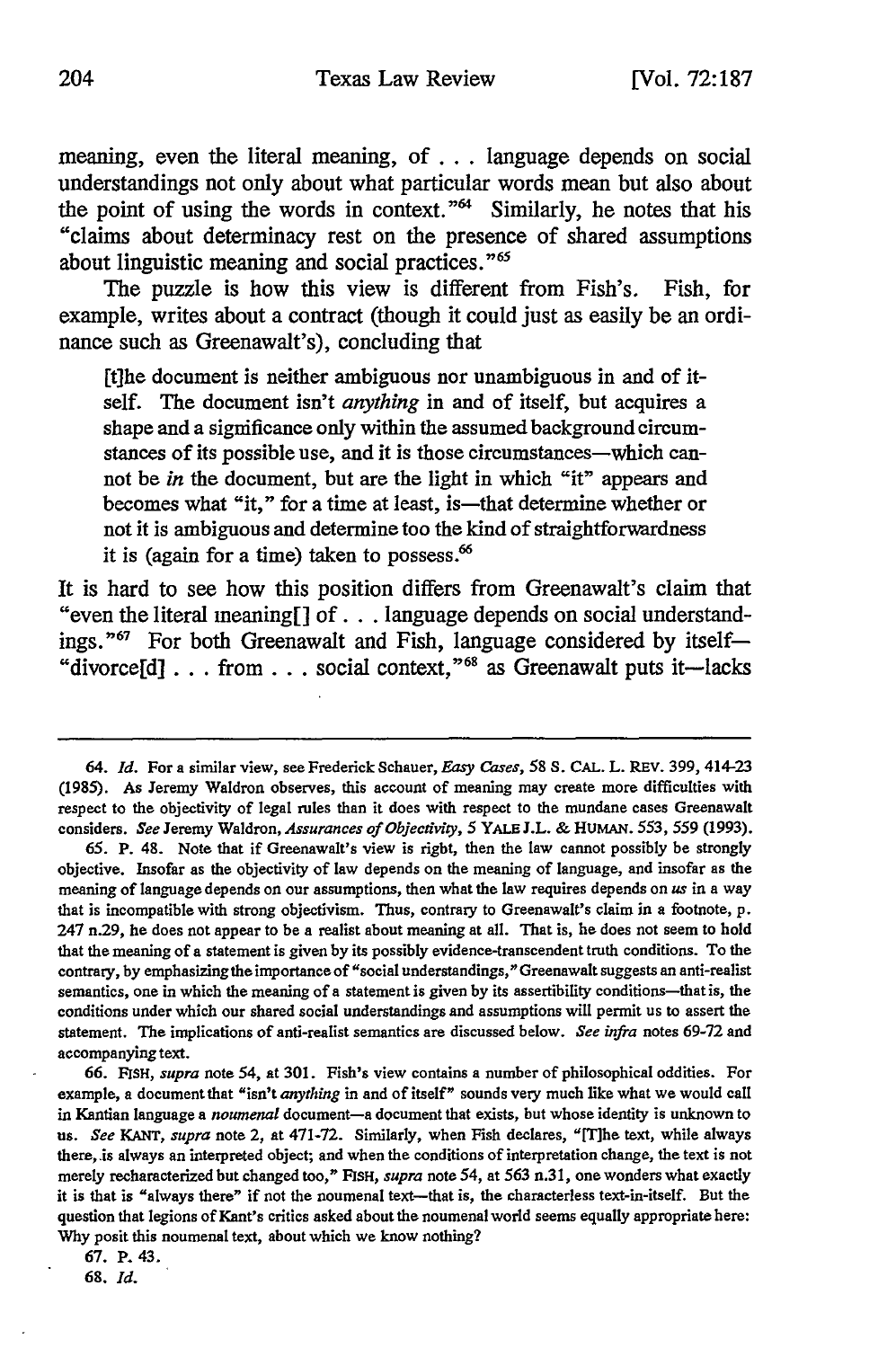meaning; its meaning always depends on social understandings, background assumptions, and circumstances of use.

There are two points worth noting about this perhaps surprising convergence of views. First, even if Fish is right, his position arguably has no bearing on the determinacy of law. The claim that the language of the law is determinate or objective need not be the claim that language is determinate in itself-that is, that language is strongly objective. Indeed, as should surely be evident by now, Fish is a perfect example of Hart's ruleskeptic, a "disappointed absolutist" whose "conception of what it is for a rule to exist" is "an unattainable ideal."69 For example, Fish asserts that for rules to constrain the behavior of judges, the rules themselves "must be available or 'readable' independently of interpretation; that is, they must directly declare their own significance to any observer, no matter what his perspective." $\infty$  This, however, is an extreme and unwarranted requirement; it presupposes that the meaning of a rule must be strongly objective if it is to be an objective meaning at all-that is, if it is to be a meaning that might constrain the individual judge. But why must objectivity demand this?<sup>71</sup> Indeed, the most powerful recent philosophical arguments suggest that characterizations of meaning as strongly objective are inconsistent with our ability to learn it, display our knowledge of it, and have it constrain our linguistic practices.'

72. *See, e.g., WRIGHT, supra* note 1, at 13-29. Readers of Michael Moore could, again, get a misleading impression on this score. *See supra* note 31 (discussing Moore's misleading characterization of the demands of realism). Rarely does his work provide any real indication of the extent to which realist semantics-in both its American and British versions-has been undermined **by** a series of powerful criticisms. *See* RORTY, *supra* note 2, at 284-95; ALAN **SIDri.LE,** NEcEssr', ESSENCE, **AND INDIVIDUATION: A** DEFENSEOF CONVENTIONALISM (1989); WRIGHT, *supra* note 1; Thomas Blackburn, *The Elusiveness of Reference, in* 12 **MIDwEST STUDIES IN** PHILOSOPHY 179 (Peter A. French et al. eds., 1988); Gareth Evans, *The Causal Theory of Names, in* **NAMING,** NECESSITY, **AND NATURAL KINDS 192** (Stephen P. Schwartz ed., 1977). Putting aside the other problems with Moore's program, *see supra* note 31, it seems a strong *desideratum* in the theory of adjudication not to make the theory depend on highly contentious philosophical theories.

Of course, the problem with Moore's strong objectivism is probably worse than this, for while the causal theory of reference is contentious as a general theory of meaning, it is clearly a bad theory when used, as it is by Moore, to underwrite realism. *See, e.g.,* Moore, *supra* note **8;** Moore, *supra* note **31.** In order to underwrite semantic realism, the causal theory must establish that meaning is strongly objective; to do this it must provide a nonsemantic account of meaning. (That is, the theory must provide an account of the causal facts, in virtue of which some expressionX "means" *Y,* that does not itself appeal to what we mean or intend.) But the causal theory cannot possibly discharge this obligation. It is impossible to distinguish proper from improper transmissions of reference down the historical/causal chain without smuggling in semantic notions-what the word really means, or what the transmitter intended to refer to. So, too, for any use of a word to be part of the relevant causal/historical chain, the speaker must *intend* to refer to the usages that comprise that chain; but intention is, again, a semantic notion.

<sup>69.</sup> H.L.A. HART, THE CONCEPT OF LAW 135 (1961).

<sup>70.</sup> **FISH,** *supra* note 54, at 121.

<sup>71.</sup> *See* HURLEY, *supra* note 27, at 14-15 (criticizing those who limit objectivity to the strong objectivist position).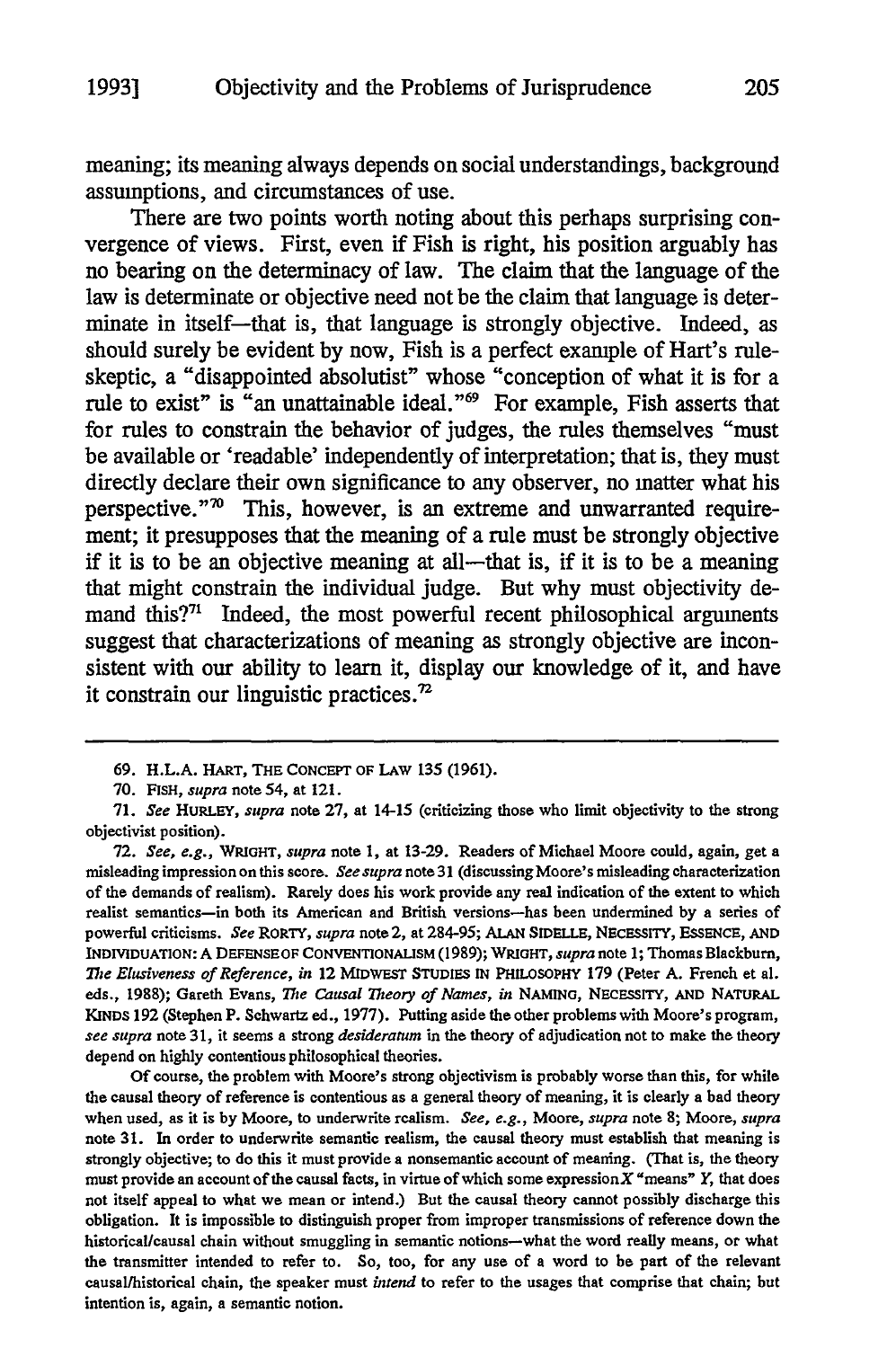Second, even if the socially dependent nature of meaning is compatible with the determinacy of law (as Greenawalt urges), there is still a striking inconsistency in his position. On the one hand, Greenawalt, like Fish, seems committed to the claim that meaning is minimally objective: What the language of an ordinance means depends on what the community takes it to mean. That is, its meaning is fixed by shared social understandings and assumptions. Yet, as discussed in subpart  $III(A)$ ,<sup>73</sup> Greenawalt seems to want to formulate a conception of the law as modestly objective-dependent not on what the community takes the answer to be, but only on what judgers under ideal or appropriate conditions would take the answer to be. But if language is only minimally objective, then it seems that the correctness of answers to legal questions cannot be modestly objective; even where the truth of some legal proposition depends on the truth of some moral claim, the *language* of both law and morality will itself be only minimally objective. Minimal objectivity in semantics will trump Greenawalt's attempt to formulate a conception of modest objectivity about law. It seems, then, that Greenawalt's position is incoherent as it stands.

We can easily imagine a reformulated position, however, that would bring the semantics in line with the modestly objective conception of law. Thus, we should still ask the questions I posed earlier. First, do we have an intuitive or prereflective conception of the objectivity of law, much as we do for our concepts of color and fashionableness?

From the standpoint of this question, Greenawalt's generally abrupt and dismissive attitude towards strong objectivism seems warranted.<sup>74</sup> Lawyers and judges by and large do seem to draw the natural anti-realist conclusion that where there is deep and pervasive disagreement about a matter, such as the correct legal outcome in a given case, there is no *fact* of the matter. My armchair sociology-as an academic and a lawyer--tells me that the idea of answers that are correct independent of what all lawyers and judges believe is not part of existing legal consciousness.

Subjectivism is probably also not part of any lawyer's conception of the law. The law, then, is like neither tastiness (which is subjective) nor ordinary physical objects (which are strongly objective). It is a harder question, however, whether legal intuition comes down on the side of

In any event, whatever intuitive plausibility the causal theory enjoys for the sort of puzzle cases made famous **by** Keith Donnellan, *see, e.g.,* Keith **S.** Donnellan, *Reference and Definite Descriptions,* **75 PHIL.** REv. **281** (1966), or for the exceptional case of natural kind terms, *see, e.g.,* **HILAPY PUTNAm,** *The Meaning of "Meaning, "in* **MIND, LANGUAGE AND REALITY** 215 (1975), it is far from obvious that the theory is similarly plausible for moral predicates. But this is a very large topicinvolving, as it would, a demonstration (once again!) of the falsity of moral realism-and it will have to await examination elsewhere.

**<sup>73.</sup>** *See supra* text accompanying notes **36-47.**

<sup>74.</sup> *See supra* note 46.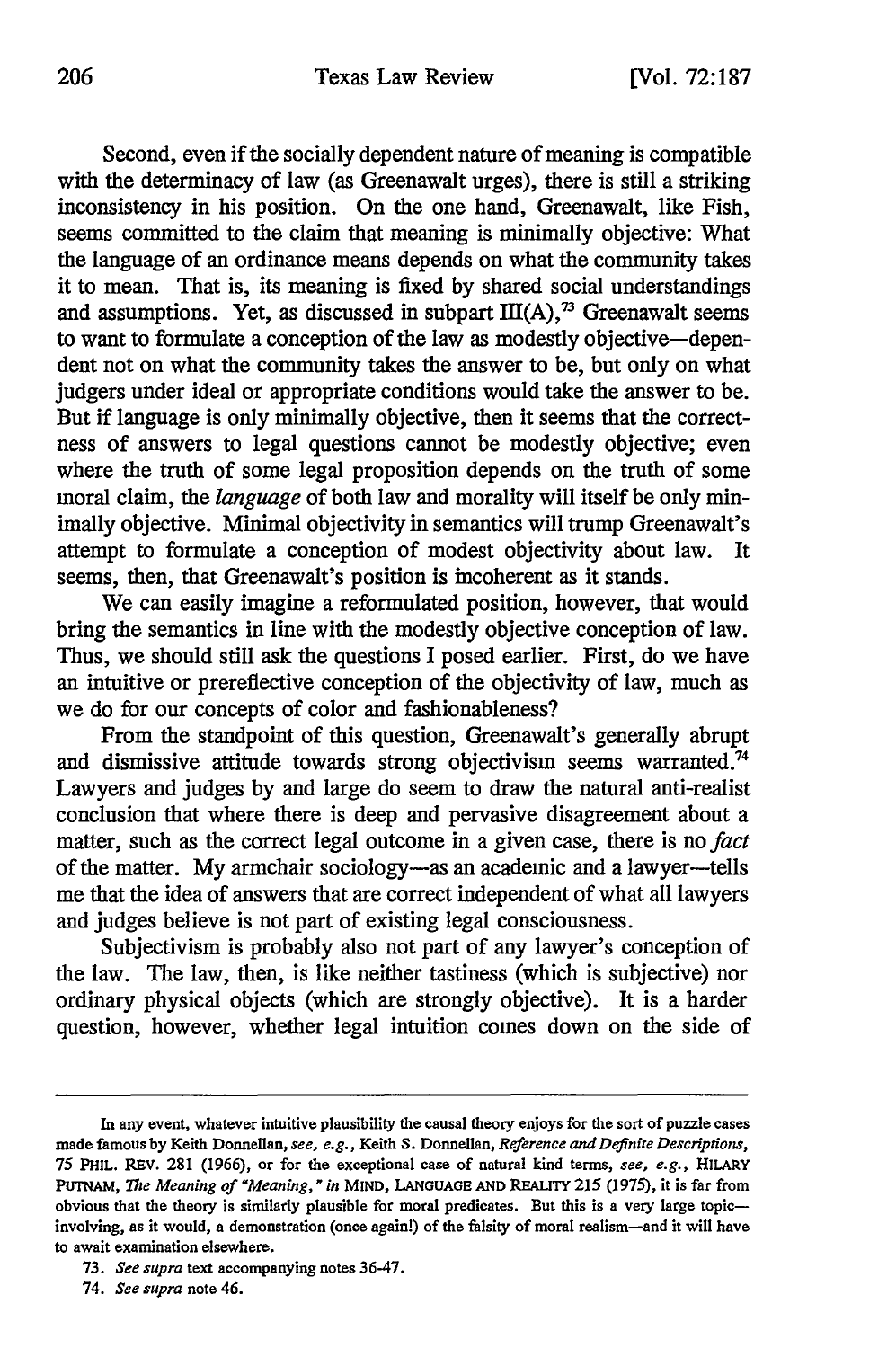minimal or modest objectivity. I am inclined to think it is the former,<sup>75</sup> although the real philosophical issues ultimately do not turn on this question. At this stage, it is probably best to conclude that although our view falls within the boundaries just described, we lack a clear conception of the objectivity of law similar to our conceptions of the objectivity of color or fashionableness. This still leaves open the second, and central, philosophical question: What conception of objectivity in law is really adequate to explain our practice? Greenawalt never really tackles that question head-on; much of his argument seems instead to analyze our existing conception of objectivity. I will therefore conclude with some remarks about how we might begin to think about this question, which is perhaps the central metaphysical question in jurisprudence.

#### IV. The Normativity Argument

One important type of philosophical question that can be asked in any domain is whether our intuitive or prereflective concepts of the domain are, in fact, adequate to explain the features of that domain. In this Part, I sketch a short argument-what I will call the "Normativity Argument"-to show why a conception of the law<sup>76</sup> as modestly or strongly objective could not adequately explain our existing legal practice. $\eta$ 

It is central to our practices involving law that we think of the law as essentially normative: On any given point, the law constrains what must be done. We speak of the "requirements" of the law, of what the law "commands," and of what the law "obligates" the judge to do. We talk as well of trying to conform behavior to the "demands" of the law. This should be familiar enough. The important philosophical point is this: No essentially normative concept, like law, can be modestly or strongly objective. Why not? The short answer, according to the Normativity Argument, is that it is impossible to give an account of how a modestly or strongly objective concept discharges its normative role.

If the law is strongly objective, then the actual law on some point is independent of what any lawyer or judge believes the law to be; in prin-

*<sup>75.</sup> See supra* note 42 (quoting Richard Neely's view of law as minimally objective).

**<sup>76.</sup>** Though **I** speak loosely of a "conception of the law," this Part of the Review really concerns our conception of the objectivity of the correctness of answers to legal questions.

<sup>77.</sup> The broad outlines of the argument are derived from the philosopher Crispin Wright, who applies it in the context of arguing against realist semantics. *See* **WRIGHT,** *supra* note 1, at 24-26. The same style of argument appears also in Nietzsche's attack on Kant's metaphysics of morals; as Nietzsche asks regarding Kant's placement of the moral will in the noumenal realm, "[H]ow could something unknown obligate us?" FRIEDRICH W. **NIEZSCHE, TWILIGHT OF THE IDOLS,** *in* THE PORTABLE NIETZSCHE 463, 485 (Walter Kaufmann ed. **&** trans., 1954). The import of this question should become clear in the discussion that follows.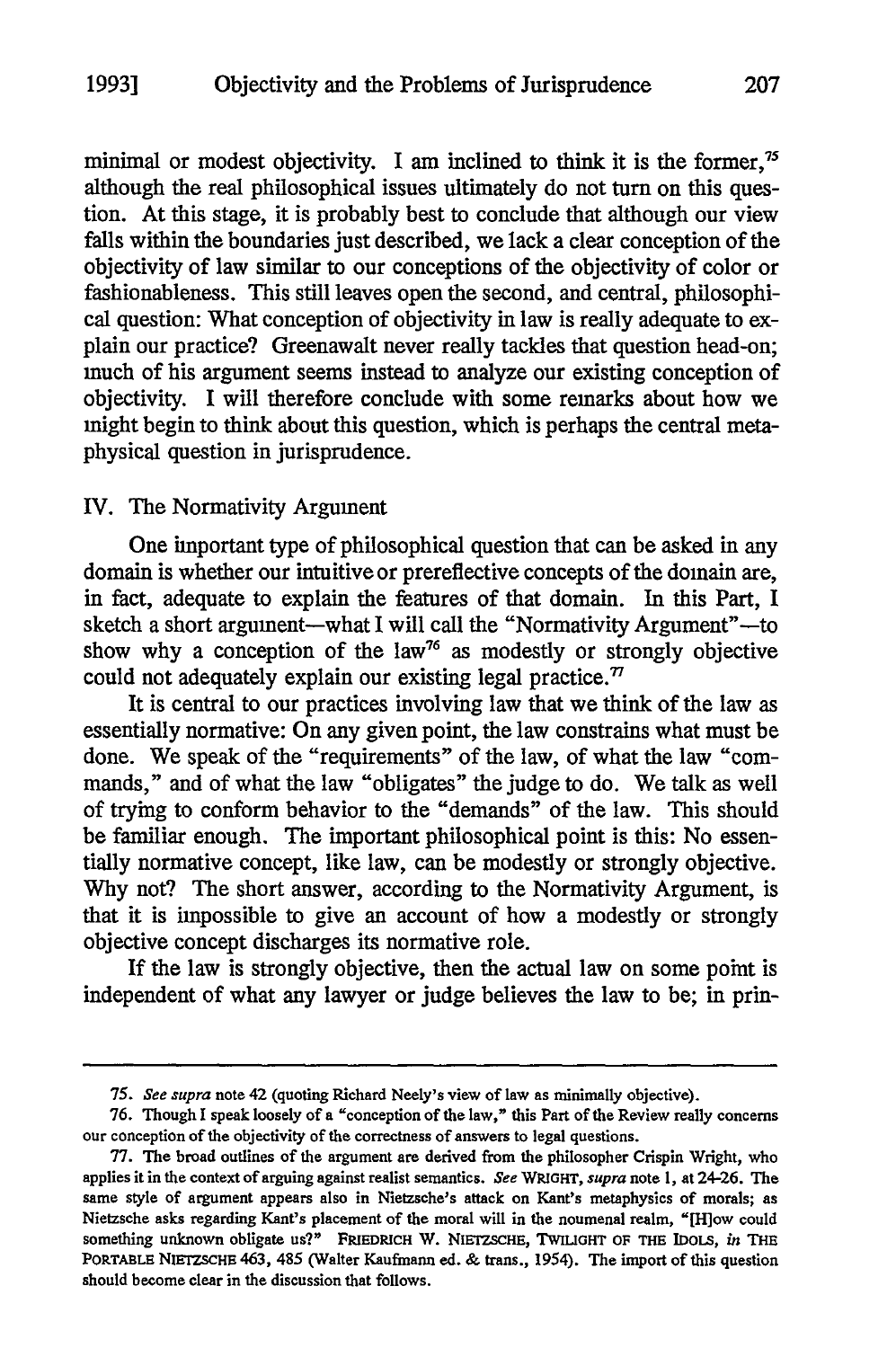ciple and perhaps in fact, the law is undetectable by lawyers and judges. But how could an undetectable yet correct legal answer constrain or command or obligate? If the correctness of a legal answer could transcend all existing views about the proper answer in the legal community, how could that answer be thought to discharge its normative role of regulating or guiding what lawyers and judges ought to do? How could judges or citizens conform their practice to it?<sup>78</sup>

Things may not be much better if we think of the law as modestly objective. In this view, what the law is depends on what lawyers and judges *under ideal circumstances* would take it to be. Unless we have some additional reason for thinking lawyers and judges are now in these circumstances,<sup>79</sup> however, we confront the same specter: a legal answer that is correct yet undetectable by the existing legal community, and whose normative role is consequently rendered unrealizable.

The Normativity Argument, then, proceeds as follows: For any essentially normative concept, an adequate account of the concept must explain how the concept could discharge its normative role. Any account of a concept that makes its satisfaction (or applicability) potentially undetectable violates this constraint-as Nietzsche asks, "[H]ow could something unknown obligate us?"<sup>80</sup> If the law is strongly or modestly objective, then the correct legal answer in a particular case may transcend what every existing lawyer and judge believes it to be. Such an objective answer, however, could not play the normative role that law is supposed to play. Conversely, if the law is minimally objective, the correct answer is simply what the majority of the legal community takes it to be. Such an answer is accessible because it is fixed by the community. Moreover, we can aim to conform our practice to it, and in this sense objective law may constrain practice through the normative force exercisable by communities.

<sup>78.</sup> This problem is generated by a metaphysical conception of objectivity, and no epistemology can solve it. For no epistemological theory can guarantee access to answers that are strongly objective. Only an epistemically constrained metaphysic-that is, one that makes the character of things depend on how they seem to us-can do that. (Even then there is room for worry, as **I** discuss below.)

**<sup>79.</sup>** This possibility, of course, opens a window of opportunity for modest objectivity that is unavailableto strong objectivity. *See generally* Coleman& Leiter, *supra* note **13** (suggestingways in which modest objectivism can withstand objections related to the Normativity Argument).

**<sup>80.</sup> NIETZSCHE,** *supra* note **77,** at 485. Larry Alexander, in a written comment on a draft of this Review, has rightly remarked that this way of presenting the argument suggests a very wide scope for **its** conclusions, one that would encompass not just law but morality. But is it not part of our moral practice to allow for precisely the sort of moral mistake that minimal objectivity cannot acknowledge? In that case, does not an explanation of the concept of objectivity appropriate to our moral practices require a stronger conception of objectivity? **I** would answer both questions in the negative, but explaining my answer would take me far beyond the scope of this Review. **I** hope to return to this topic elsewhere.